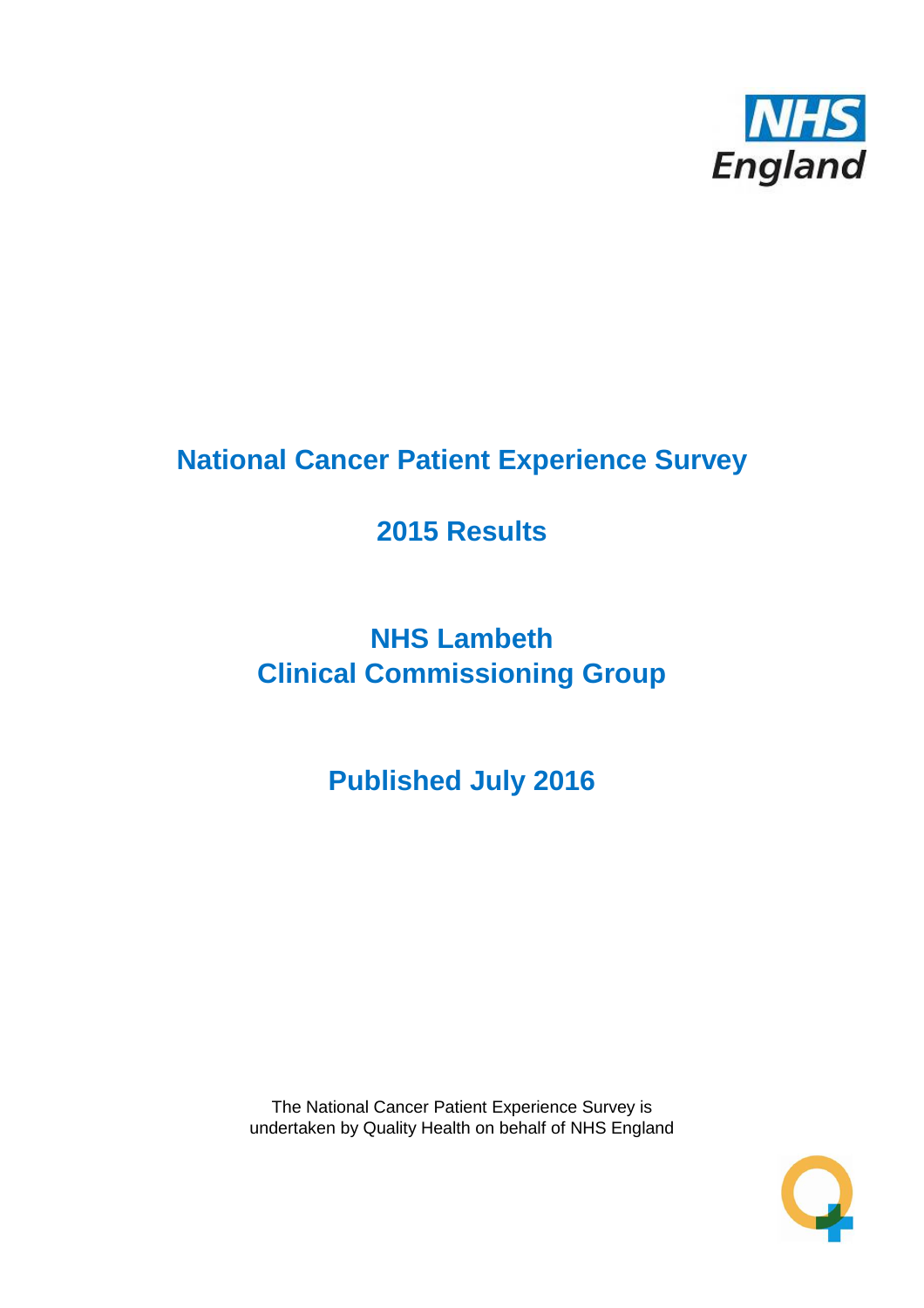#### **Introduction**

The National Cancer Patient Experience Survey 2015 is the fifth iteration of the survey first undertaken in 2010. It has been designed to monitor national progress on cancer care; to provide information to drive local quality improvements; to assist commissioners and providers of cancer care; and to inform the work of the various charities and stakeholder groups supporting cancer patients.

The survey was overseen by a national Cancer Patient Experience Advisory Group. This Advisory Group set the principles and objectives of the survey programme and guided questionnaire development.

The survey was commissioned and managed by NHS England. The survey provider, Quality Health, is responsible for designing, running and analysing the survey.

Full national results and other reports are available at www.ncpes.co.uk

Further details on the survey methodology and changes to the 2015 survey can be found in the Annex. Note that a number of significant changes were made to the 2015 survey so caution should be taken in directly comparing data from the 2015 survey to the findings of the previous CPES surveys. No comparisons with previous surveys are presented in this report.

#### **This report**

The report shows how this CCG scored for each question in the survey, compared with national results. It is aimed at helping individual CCGs to understand their performance and identify areas for local improvement.

Note that responses for questions with 1-20 respondents have been suppressed. This is to protect patient confidentiality and because uncertainty around the result is too great.

#### **Data tables**

The data tables presented in this report show the following for each question:

- **Column 1** shows the number of respondents to this question
- **Column 2** shows the unadjusted 2015 score for this CCG
- **Column 3** shows the case-mix adjusted 2015 score for this CCG
- **Column 4** shows the lower limit of the expected range of scores for this CCG (the top of the pale blue section on the Comparability chart - see below)
- **Column 5** shows the upper limit of the expected range of scores for this CCG (the bottom of the dark blue section on the Comparability chart - see below)
- **Column 6** shows the National Average score for this question.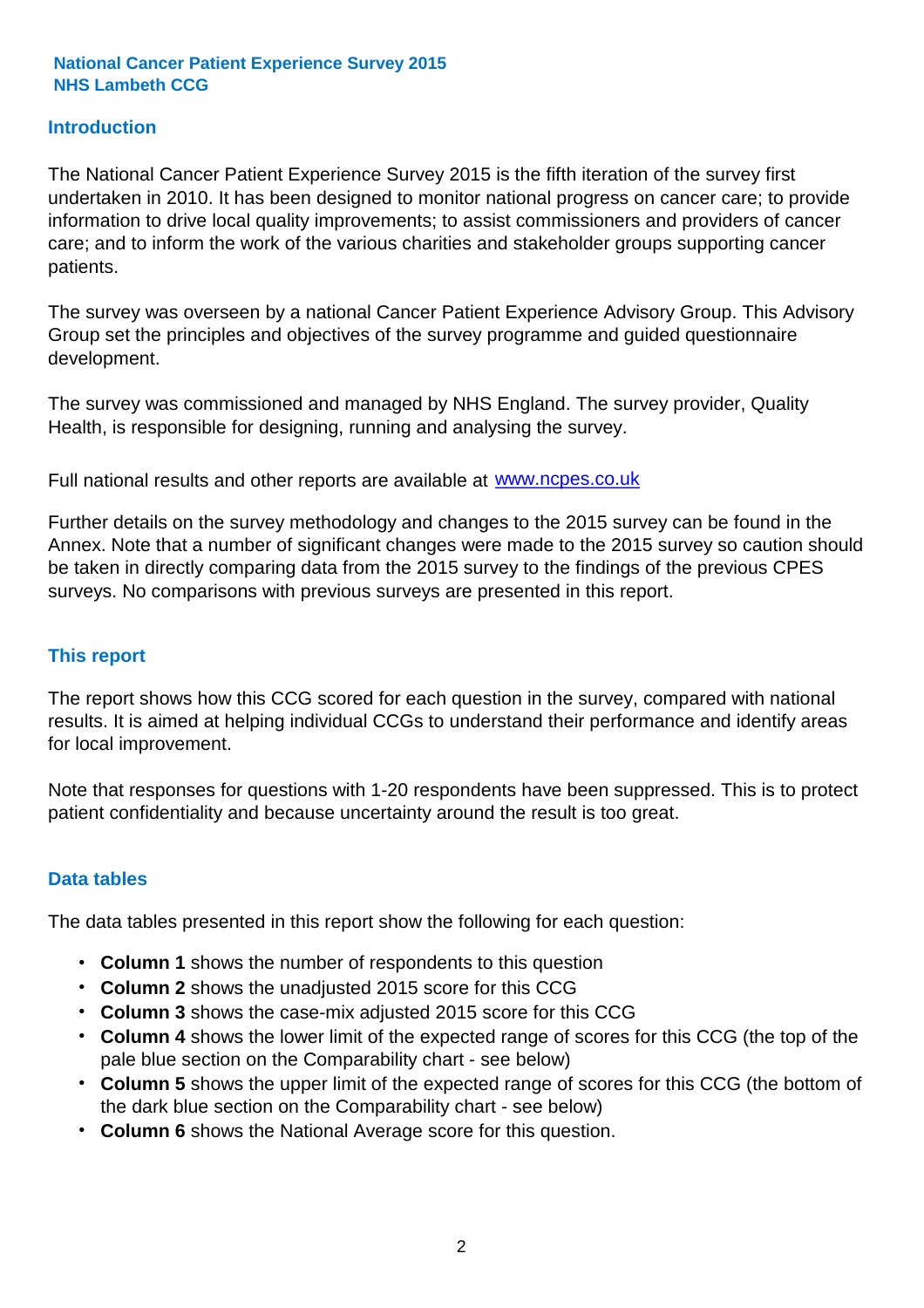Results for individual response options are presented in the detailed data tables **WWW.ncpes.co.uk** Confidence Intervals for unadjusted and case-mix adjusted data are provided in these tables.

Expected ranges and 95% Confidence Intervals highlight the uncertainty around the results. The size of the expected ranges and confidence intervals will be different for each question, and depends on the number of respondents and the range of their responses.

For further details on case-mix adjustment and the scoring methodology used, please refer to the Annex.

#### **Comparability charts**

For the 2015 survey, we have adopted the CQC standard for reporting comparative performance, based on calculation of "expected ranges". This means that CCGs will be flagged as outliers only if there is statistical evidence that their scores deviate (positively or negatively) from the range of scores that would be expected for CCGs of the same size.

The Comparability charts in this report show a bar with these expected ranges (in grey), higher than expected (in dark blue), and lower than expected (in pale blue). A black dot represents the actual score of this CCG.

The same colour convention has been used in Column 3 of the Data tables.

For further details on expected ranges, please refer to the technical document at **www.ncpes.co.uk** 

#### **Tumour group tables**

The final set of tables in this report show the scores for each question for each of the 13 tumour groups, with a comparative national score for that tumour group.

These breakdowns are intended as additional information for CCGs to understand the differences between the experiences of patients with different types of cancer. The numbers are generally relatively small and may not be statistically significant. They should therefore be treated with some caution.

#### **Notes on specific questions**

Question 5 in the survey has not been scored. However, the unscored data is useful and has been published alongside the other results in this report. This question asked respondents to "tick all that apply". The results show all of the responses given including where respondents chose two or more options.

Questions used to direct respondents to different parts of the survey (questions 4, 17, 24, 27, 40, 43, 46) and other demographic and information questions are not reported.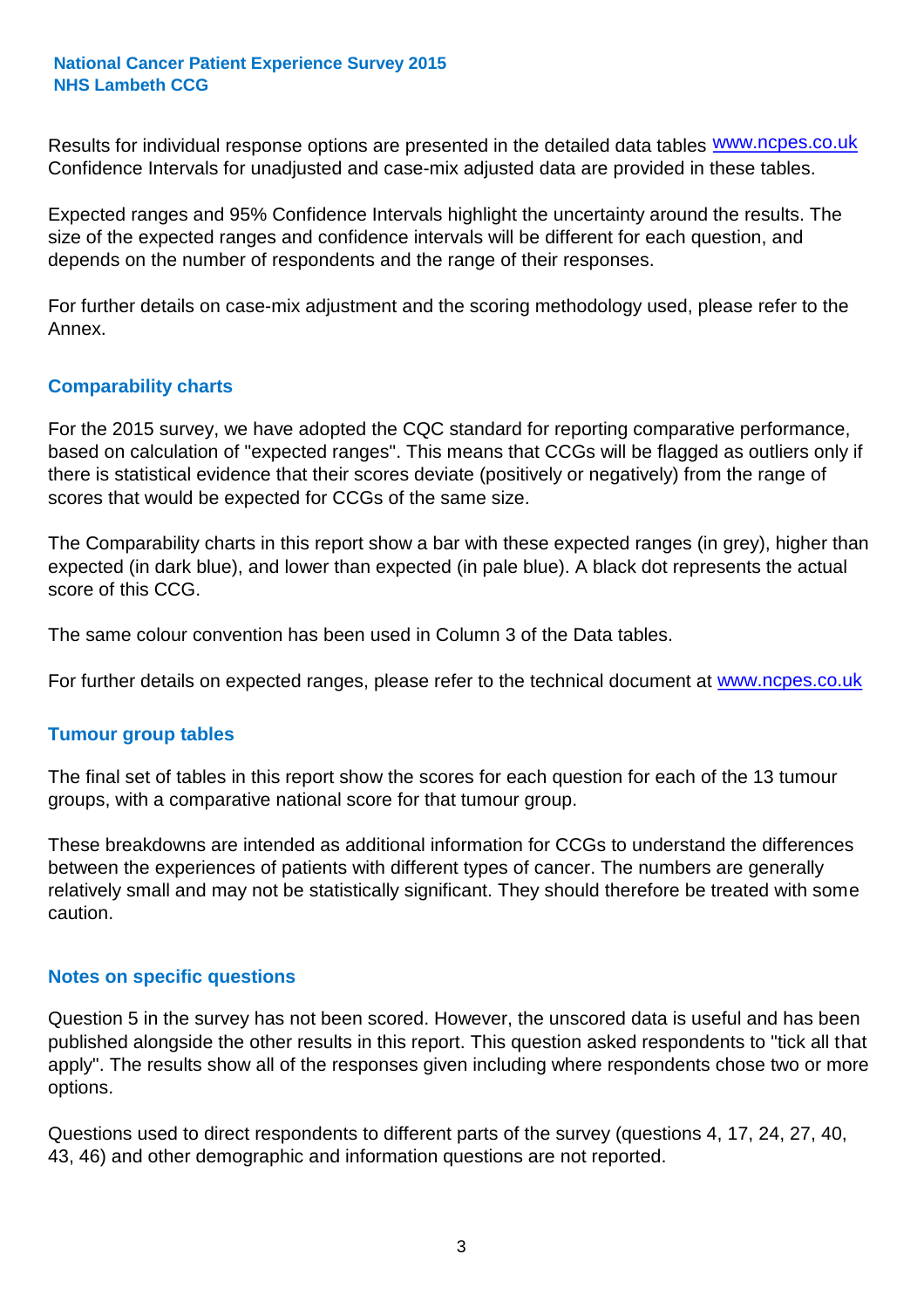#### **How to use the data**

Unadjusted data should be used to see the actual responses from patients relating to the CCG.

Case-mix adjusted data, together with expected ranges, should be used to understand whether the results are significantly higher or lower than national results.

Case-mix adjusted data, together with (case-mix adjusted) Confidence Intervals (presented in the detailed data tables **www.ncpes.co.uk**), should be used to understand whether the results are significantly higher or lower than the results for another CCG.

#### **Response rates**

Numbers of respondents by tumour group, age and gender can be found in the Annex.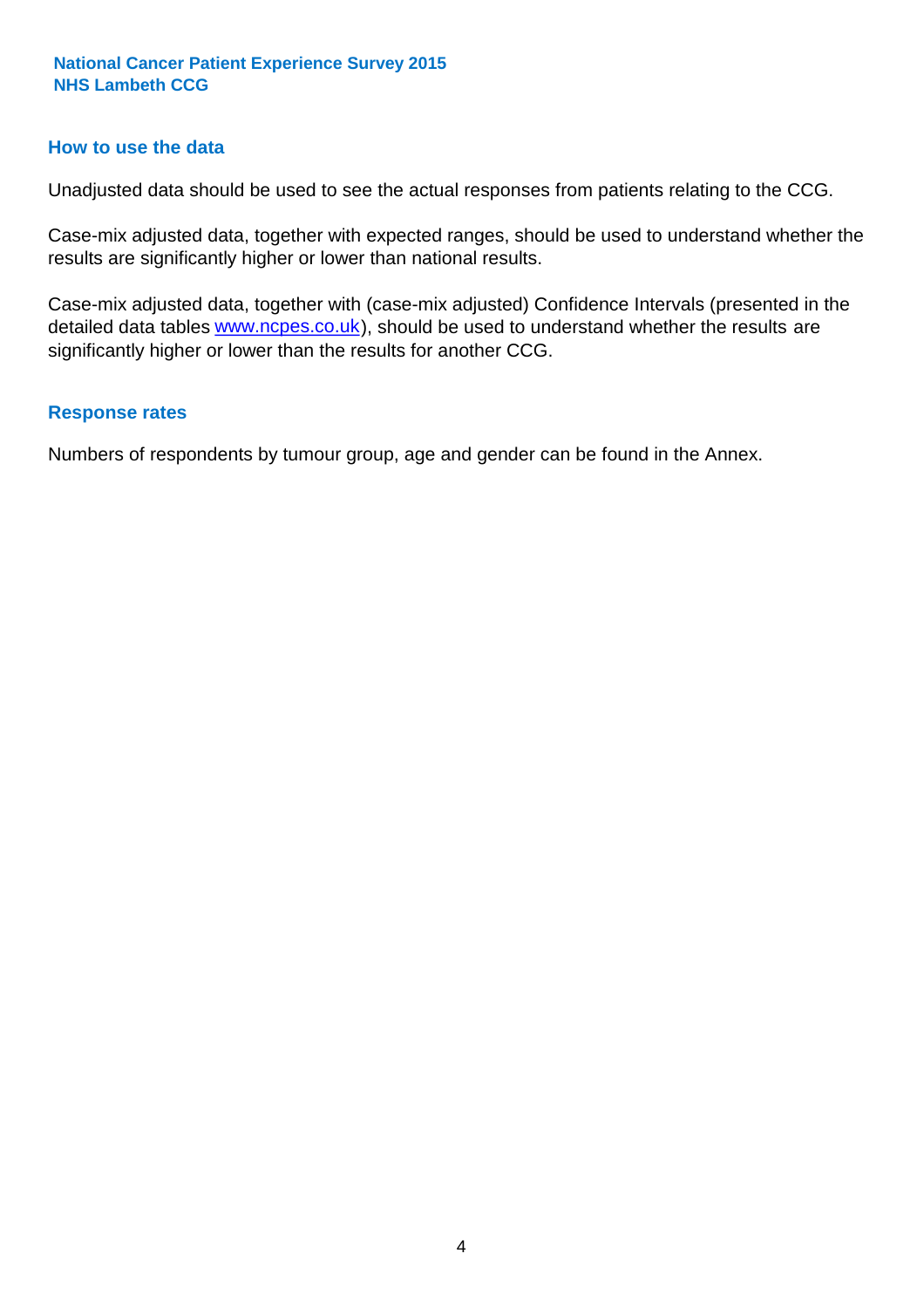#### **Executive Summary**

average rating of 8.6. Asked to rate their care on a scale of zero (very poor) to 10 (very good), respondents gave an

The following questions are included in phase 1 of the Cancer Dashboard developed by Public Health England and NHS England\*:

- **80%** of respondents said that they were definitely involved as much as they wanted to be in decisions about their care and treatment
- **89%** of respondents said that they were given the name of a Clinical Nurse Specialist who would support them through their treatment
- when asked how easy or difficult it had been to contact their Clinical Nurse Specialist 82% of respondents said that it had been 'quite easy' or 'very easy'
- **85%** of respondents said that, overall, they were always treated with dignity and respect they were in hospital
- **95%** of respondents said that hospital staff told them who to contact if they were worried about their condition or treatment after they left hospital
- **65%** of respondents said that they thought the GPs and nurses at their general practice definitely did everything they could to support them while they were having cancer treatment.

Detailed results for these and other questions are set out in the sections that follow.

#### \* www.cancerdata.nhs.uk/dashboard

The questions were selected in discussion with the national Cancer Patient Experience Advisory Group and reflect four key patient experience domains: provision of information; involvement in decisions; care transition; interpersonal relations, respect and dignity. The figures presented above are all case-mix adjusted.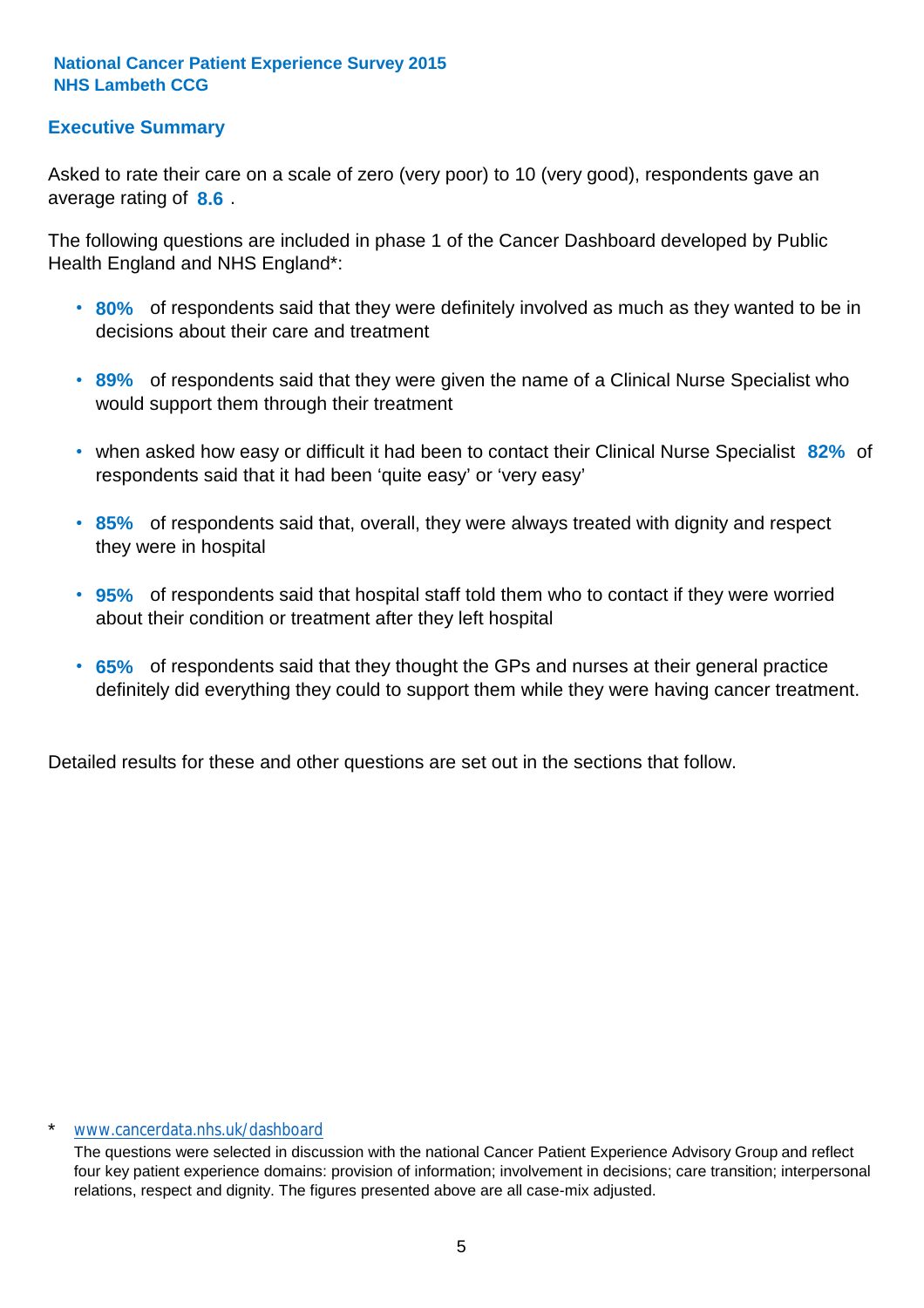# **Questions which scored outside expected range**

|                 |                                                             |     |     | 2015 Case-mix Adjusted                       |                                                              |                              |
|-----------------|-------------------------------------------------------------|-----|-----|----------------------------------------------|--------------------------------------------------------------|------------------------------|
|                 | Question                                                    |     |     | Lower limit<br>expected<br>range<br>$\Omega$ | Upper limit<br>expected<br>range<br>$\overline{\mathcal{C}}$ | Average<br>National<br>Score |
|                 | Seeing your GP                                              |     |     |                                              |                                                              |                              |
| Q <sub>1</sub>  | Saw GP once / twice before being told had to go to hospital | 161 | 69% | 69%                                          | 82%                                                          | 76%                          |
|                 | Hospital care as an inpatient                               |     |     |                                              |                                                              |                              |
| Q <sub>32</sub> | Always / nearly always enough nurses on duty                | 124 | 75% | 58%                                          | 74%                                                          | 66%                          |
|                 | Your overall NHS care                                       |     |     |                                              |                                                              |                              |
| Q55             | Patient given a care plan                                   | 162 | 42% | 26%                                          | 40%                                                          | 33%                          |
| Q58             | Taking part in cancer research discussed with patient       | 203 | 40% | 20%                                          | 37%                                                          | 28%                          |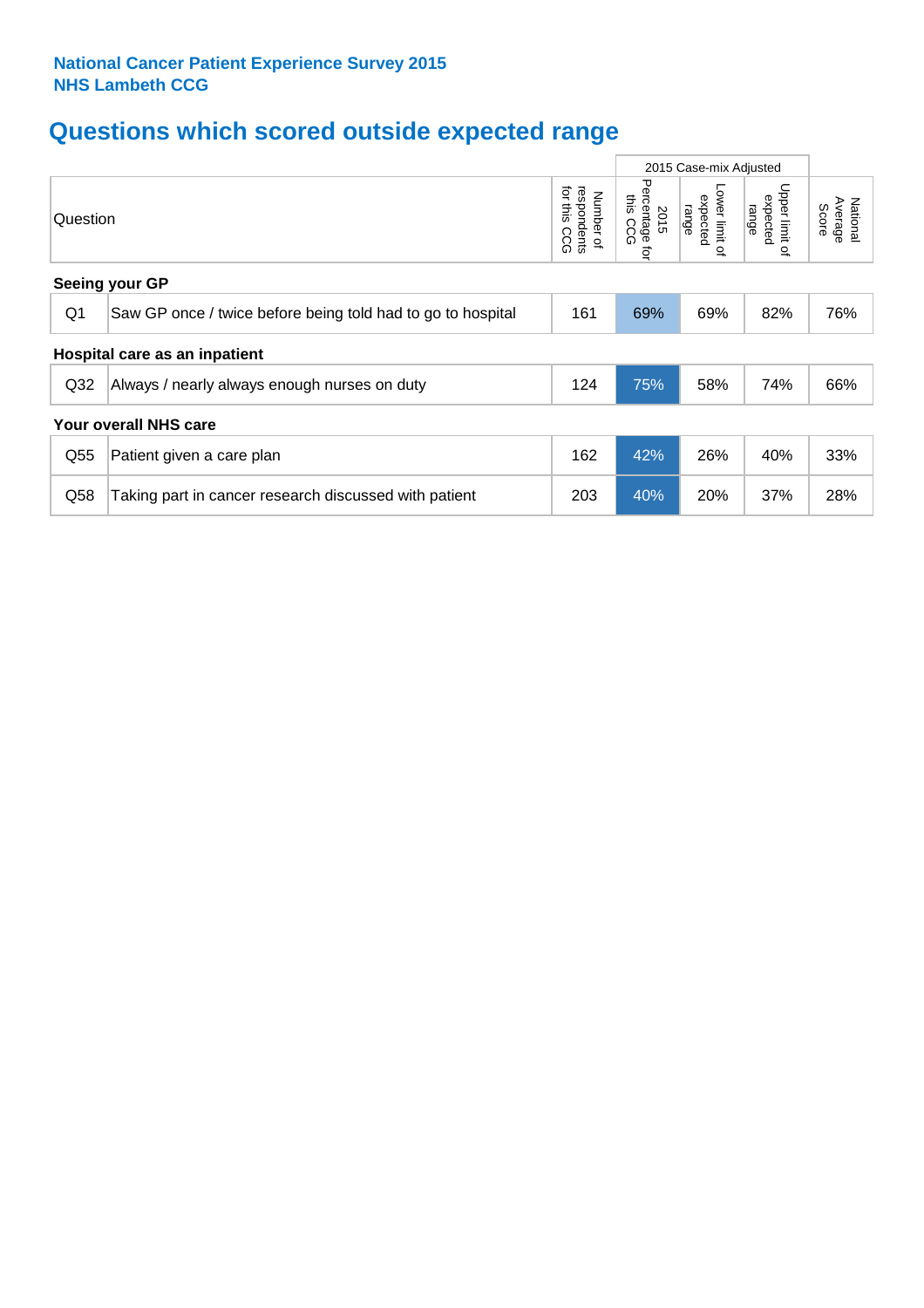### **CCG results**

#### **Seeing your GP**



|                |                                                                |                                              |                             |               | 2015 Case-mix Adjusted     |                            |                        |
|----------------|----------------------------------------------------------------|----------------------------------------------|-----------------------------|---------------|----------------------------|----------------------------|------------------------|
|                | Question                                                       | respondents<br>Number<br>$\overline{\sigma}$ | 2015<br>Unadjusted<br>Score | 2015<br>Score | Expected<br>range<br>lower | Expected<br>range<br>nbber | National Average Score |
| Q <sub>1</sub> | Saw GP once / twice before being told had to go to<br>hospital | 161                                          | 66%                         | 69%           | 69%                        | 82%                        | 76%                    |
| Q2             | Patient thought they were seen as soon as necessary            | 217                                          | 77%                         | 80%           | 77%                        | 87%                        | 82%                    |

|    |                                                                             |                                                 | No. |
|----|-----------------------------------------------------------------------------|-------------------------------------------------|-----|
|    | Beforehand, did you have all the<br>information you needed about your test? | Yes                                             | 160 |
|    |                                                                             | No, I would have liked more written information | 10  |
| Q5 |                                                                             | No, I would have liked more verbal information  | 12  |
|    |                                                                             | I did not need / want any information           | 10  |
|    |                                                                             | Don't know / can't remember                     |     |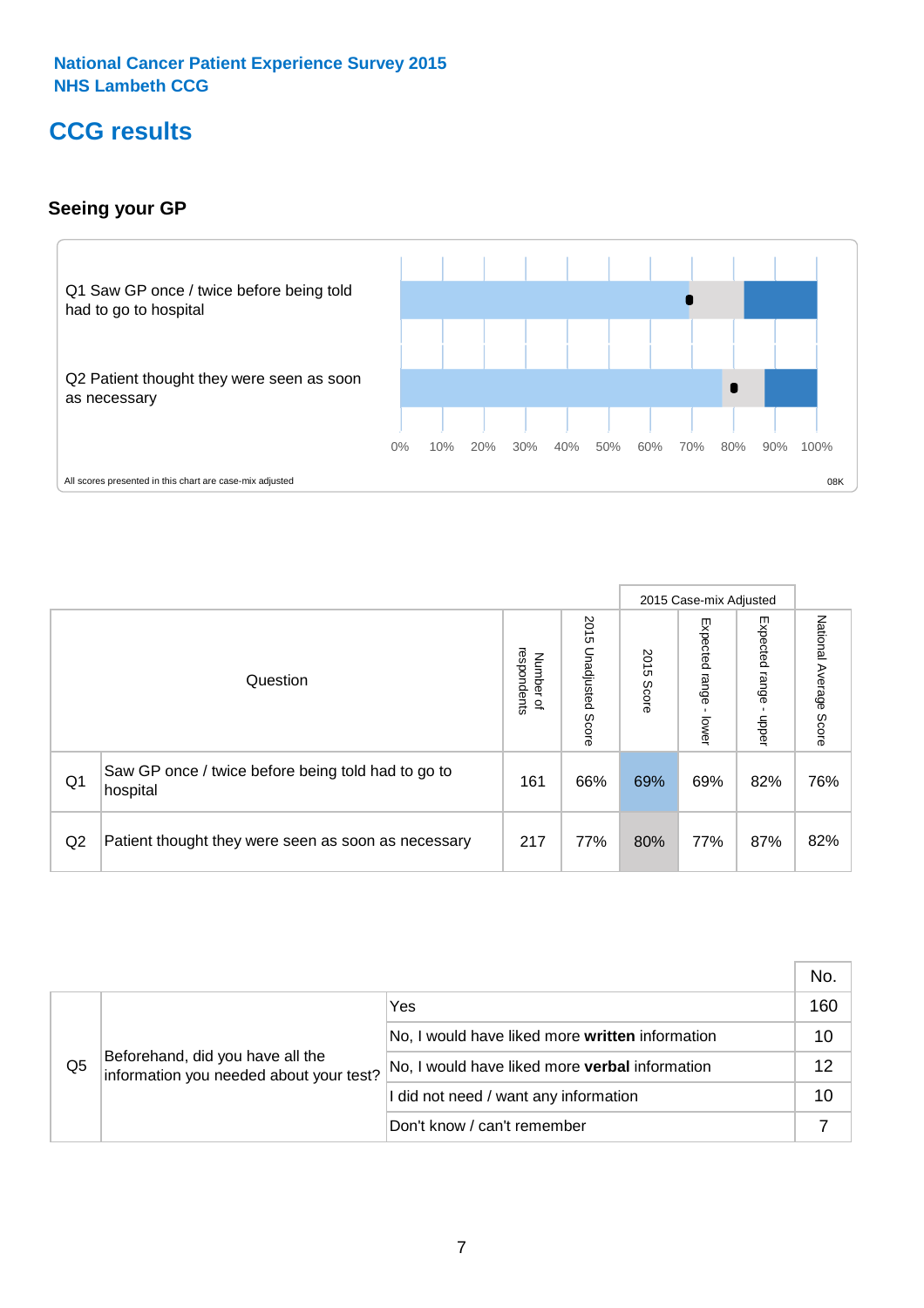#### **Diagnostic tests**



|                |                                                                       |                                       |                             |               | 2015 Case-mix Adjusted  |                         |                           |
|----------------|-----------------------------------------------------------------------|---------------------------------------|-----------------------------|---------------|-------------------------|-------------------------|---------------------------|
|                | Question                                                              | respondents<br>Number<br>$\mathbf{Q}$ | 2015<br>Unadjusted<br>Score | 2015<br>Score | Expected range<br>lower | Expected range<br>nbber | National Average<br>Score |
| Q <sub>6</sub> | The length of time waiting for the test to be done was<br>about right | 179                                   | 84%                         | 86%           | 82%                     | 92%                     | 87%                       |
| Q7             | Given complete explanation of test results in<br>understandable way   | 179                                   | 79%                         | 82%           | 73%                     | 85%                     | 79%                       |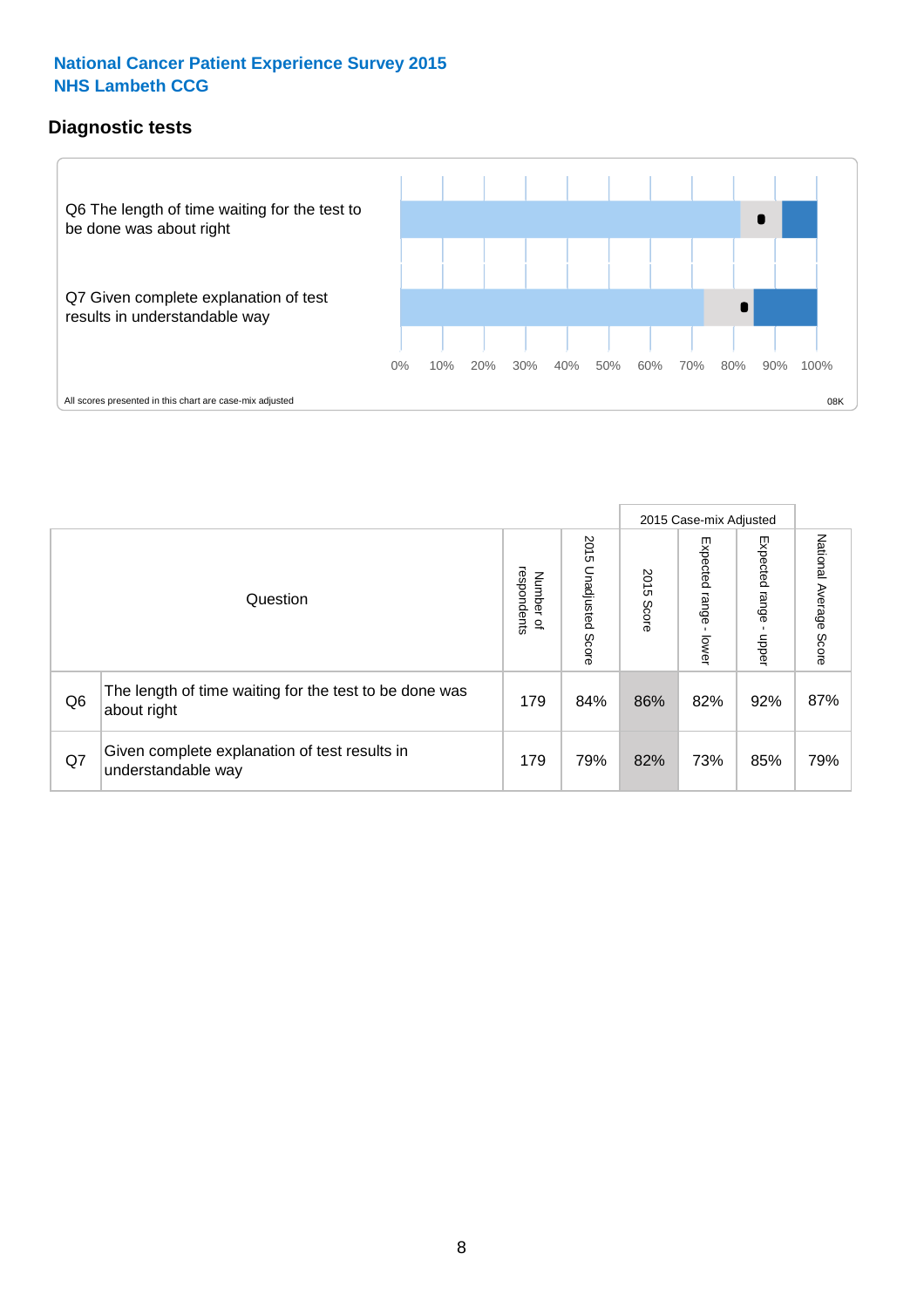#### **Finding out what was wrong with you**



|     |                                                                                            |                          |                       |            | 2015 Case-mix Adjusted |                        |                        |
|-----|--------------------------------------------------------------------------------------------|--------------------------|-----------------------|------------|------------------------|------------------------|------------------------|
|     | Question                                                                                   | respondents<br>Number of | 2015 Unadjusted Score | 2015 Score | Expected range - lower | Expected range - upper | National Average Score |
| Q8  | Patient told they could bring a family member or friend<br>when first told they had cancer | 174                      | 76%                   | 76%        | 73%                    | 85%                    | 79%                    |
| Q9  | Patient felt they were told sensitively that they had cancer                               | 213                      | 81%                   | 81%        | 79%                    | 89%                    | 84%                    |
| Q10 | Patient completely understood the explanation of what<br>was wrong                         | 216                      | 74%                   | 77%        | 67%                    | 79%                    | 73%                    |
| Q11 | Patient given easy to understand written information<br>about the type of cancer they had  | 192                      | 73%                   | 76%        | 65%                    | 78%                    | 72%                    |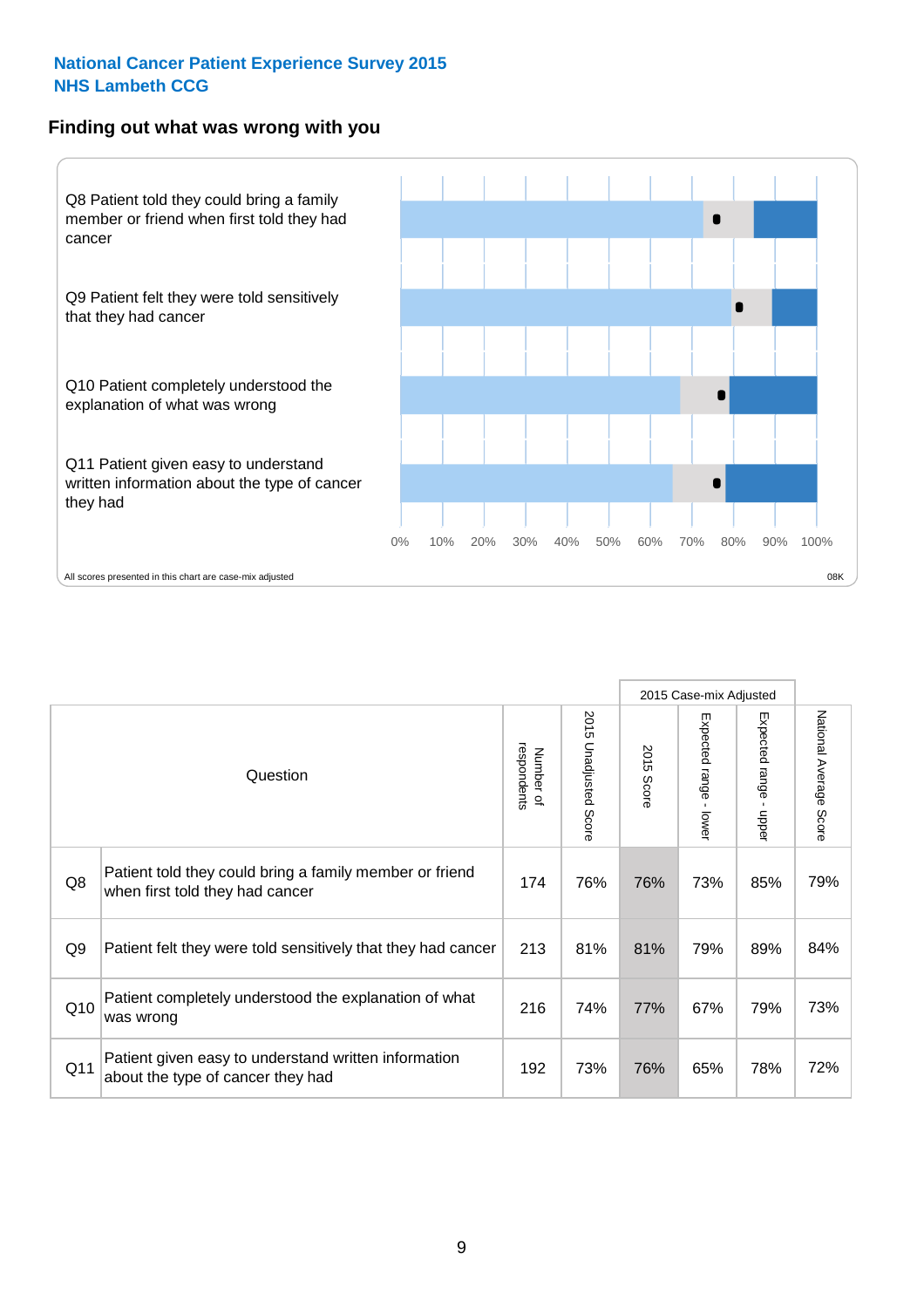#### **Finding out what was wrong with you**



|     |                                                                                         |                          |                                 |               | 2015 Case-mix Adjusted                    |                        |                        |
|-----|-----------------------------------------------------------------------------------------|--------------------------|---------------------------------|---------------|-------------------------------------------|------------------------|------------------------|
|     | Question                                                                                | Number of<br>respondents | 2015<br><b>Unadjusted Score</b> | 2015<br>Score | Expected range<br>$\blacksquare$<br>lower | Expected range - upper | National Average Score |
| Q12 | Patient felt that treatment options were completely<br>explained                        | 191                      | 82%                             | 83%           | 77%                                       | 88%                    | 83%                    |
| Q13 | Possible side effects explained in an understandable way                                | 215                      | 75%                             | 76%           | 67%                                       | 79%                    | 73%                    |
| Q14 | Patient given practical advice and support in dealing with<br>side effects of treatment | 209                      | 63%                             | 64%           | 60%                                       | 73%                    | 66%                    |
| Q15 | Patient definitely told about side effects that could affect<br>them in the future      | 205                      | 57%                             | 56%           | 48%                                       | 61%                    | 54%                    |
| Q16 | Patient definitely involved in decisions about care and<br>treatment                    | 212                      | 76%                             | 80%           | 72%                                       | 83%                    | 78%                    |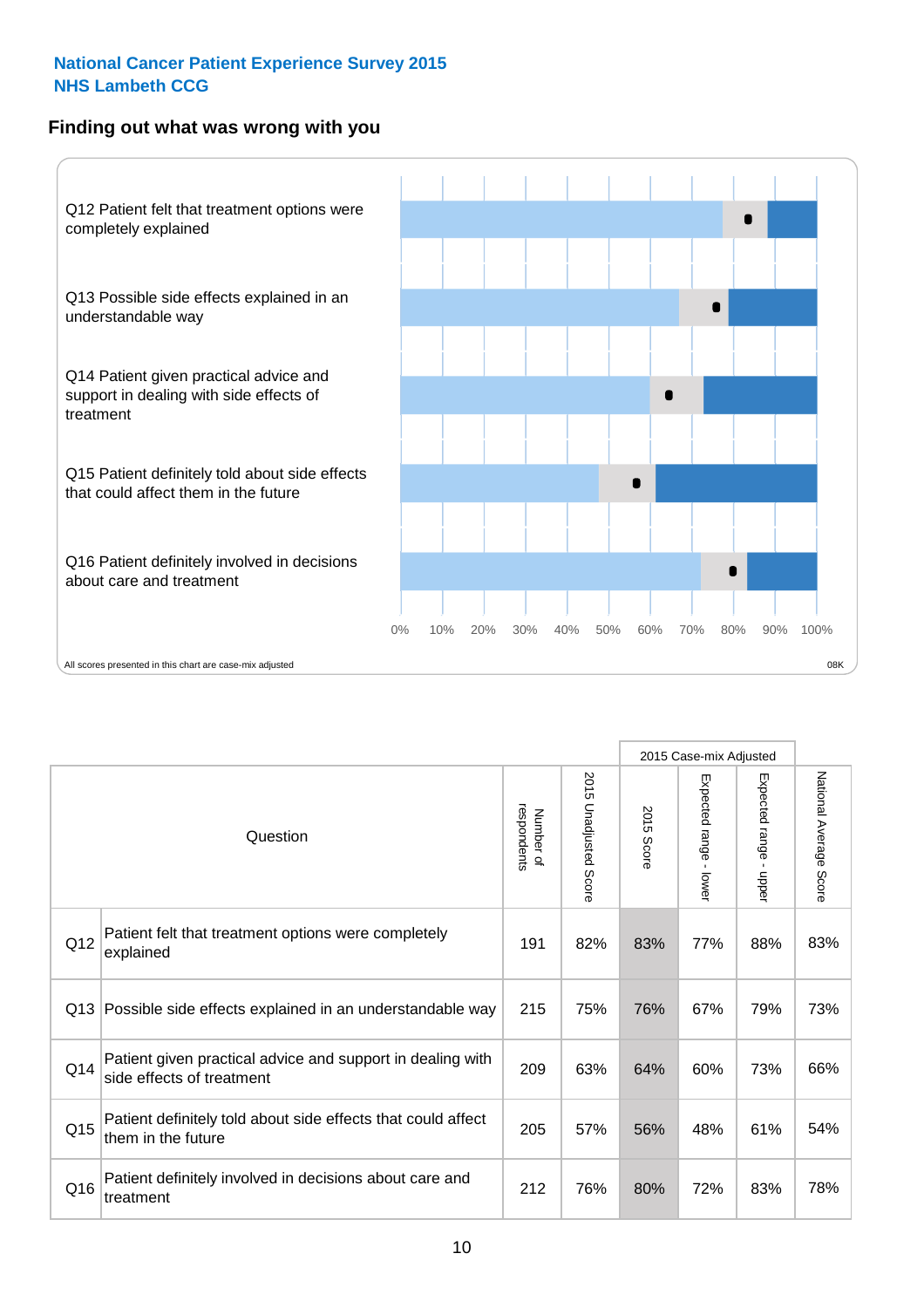#### **Clinical Nurse Specialist**



|     |                                                                                     |                          |                       |               | 2015 Case-mix Adjusted  |                         |                        |
|-----|-------------------------------------------------------------------------------------|--------------------------|-----------------------|---------------|-------------------------|-------------------------|------------------------|
|     | Question                                                                            | respondents<br>Number of | 2015 Unadjusted Score | 2015<br>Score | Expected range<br>lower | Expected range<br>nbber | National Average Score |
| Q17 | Patient given the name of the CNS who would support<br>them through their treatment | 208                      | 89%                   | 89%           | 86%                     | 94%                     | 90%                    |
|     | Q18 Patient found it easy to contact their CNS                                      | 174                      | 81%                   | 82%           | 81%                     | 92%                     | 87%                    |
| Q19 | Get understandable answers to important questions all or<br>most of the time        | 167                      | 81%                   | 85%           | 84%                     | 93%                     | 89%                    |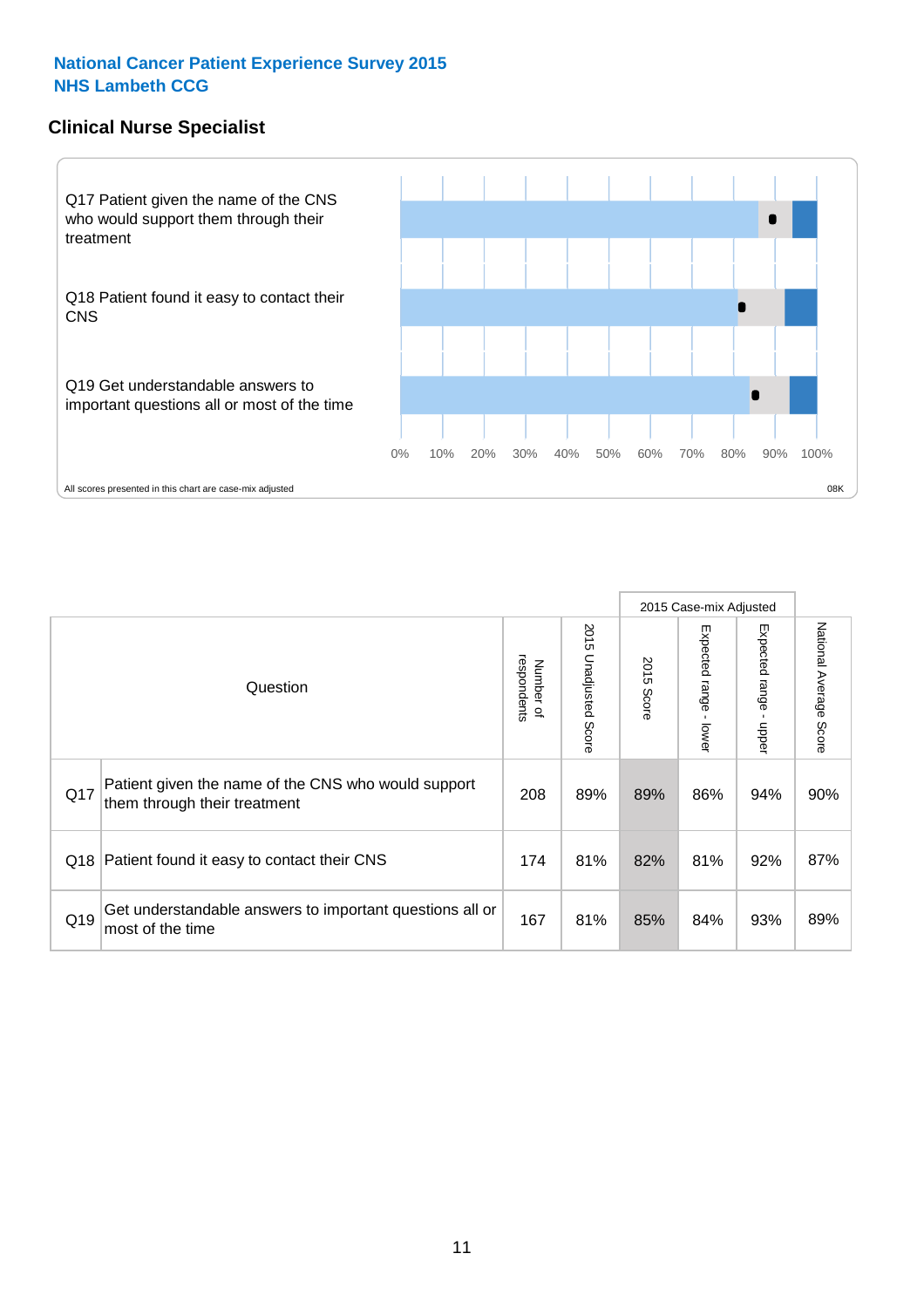#### **Support for people with cancer**



|                 |                                                                                            |                          |                       |               | 2015 Case-mix Adjusted  |                                           |                        |
|-----------------|--------------------------------------------------------------------------------------------|--------------------------|-----------------------|---------------|-------------------------|-------------------------------------------|------------------------|
|                 | Question                                                                                   | respondents<br>Number of | 2015 Unadjusted Score | 2015<br>Score | Expected range<br>lower | Expected range<br>$\blacksquare$<br>nbber | National Average Score |
| Q <sub>20</sub> | Hospital staff gave information about support groups                                       | 175                      | 86%                   | 87%           | 77%                     | 89%                                       | 83%                    |
| Q <sub>21</sub> | Hospital staff gave information about impact cancer could<br>have on day to day activities | 167                      | 80%                   | 81%           | 75%                     | 87%                                       | 81%                    |
| Q <sub>22</sub> | Hospital staff gave information on getting financial help                                  | 137                      | 55%                   | 53%           | 46%                     | 63%                                       | 55%                    |
| Q <sub>23</sub> | Hospital staff told patient they could get free prescriptions                              | 142                      | 82%                   | 83%           | 74%                     | 87%                                       | 80%                    |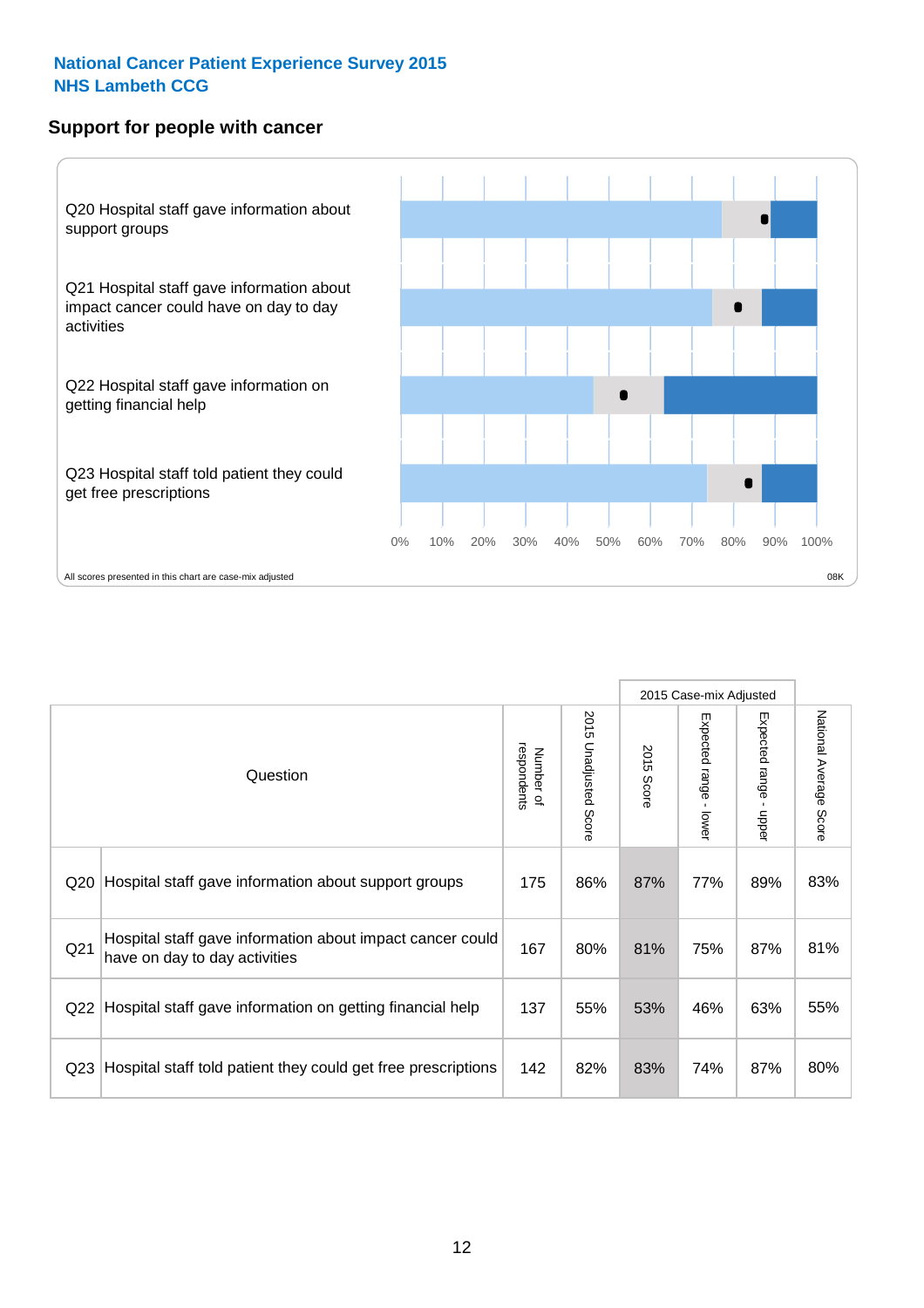#### **Operations**



|     |                                                                 |                                             |                             |               | 2015 Case-mix Adjusted            |                           |                              |
|-----|-----------------------------------------------------------------|---------------------------------------------|-----------------------------|---------------|-----------------------------------|---------------------------|------------------------------|
|     | Question                                                        | respondents<br>Numbe<br>≒<br>$\overline{a}$ | 2015<br>Unadjusted<br>Score | 2015<br>Score | Expected<br>range<br><b>Lower</b> | Expected<br>range<br>ddoe | National<br>Average<br>Score |
| Q26 | Staff explained how operation had gone in<br>understandable way | 107                                         | 77%                         | 79%           | 70%                               | 85%                       | 78%                          |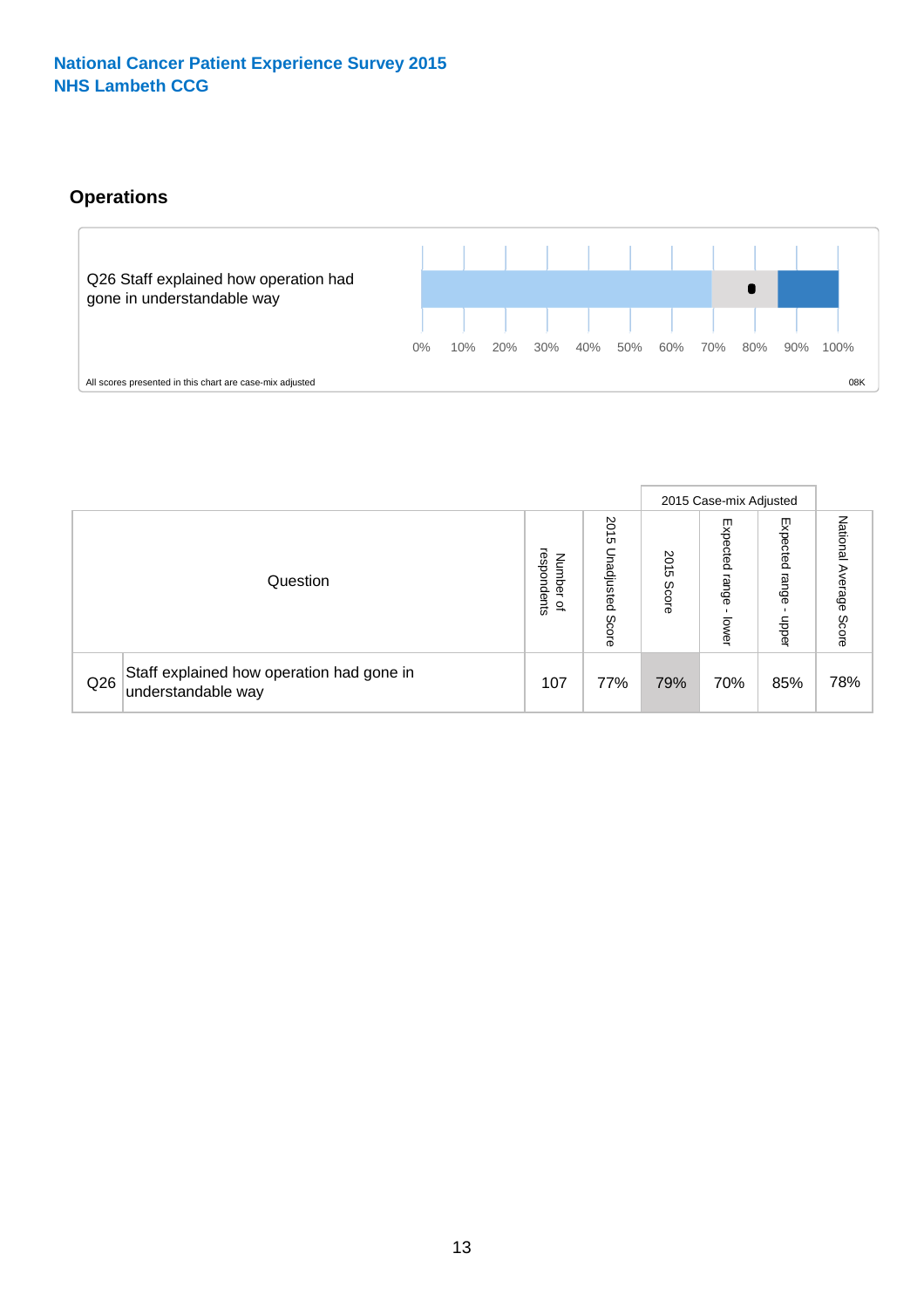#### **Hospital care as an inpatient (Part 1 of 3)**



All scores presented in this chart are case-mix adjusted  $08K$ 

|                 |                                                                                           |                          |                       |                      | 2015 Case-mix Adjusted                    |                                           |                        |
|-----------------|-------------------------------------------------------------------------------------------|--------------------------|-----------------------|----------------------|-------------------------------------------|-------------------------------------------|------------------------|
|                 | Question                                                                                  | respondents<br>Number of | 2015 Unadjusted Score | 2015<br><b>Score</b> | Expected range<br>$\blacksquare$<br>lower | Expected range<br>$\blacksquare$<br>nbber | National Average Score |
| Q28             | Groups of doctors or nurses did not talk in front of patient<br>as if they were not there | 124                      | 75%                   | 79%                  | 74%                                       | 88%                                       | 81%                    |
| Q29             | Patient had confidence and trust in all doctors treating<br>them                          | 125                      | 84%                   | 86%                  | 78%                                       | 90%                                       | 84%                    |
| Q30             | Patient's family or someone close definitely had<br>opportunity to talk to doctor         | 110                      | 76%                   | 77%                  | 64%                                       | 80%                                       | 72%                    |
| Q <sub>31</sub> | Patient had confidence and trust in all ward nurses                                       | 126                      | 70%                   | 71%                  | 65%                                       | 80%                                       | 72%                    |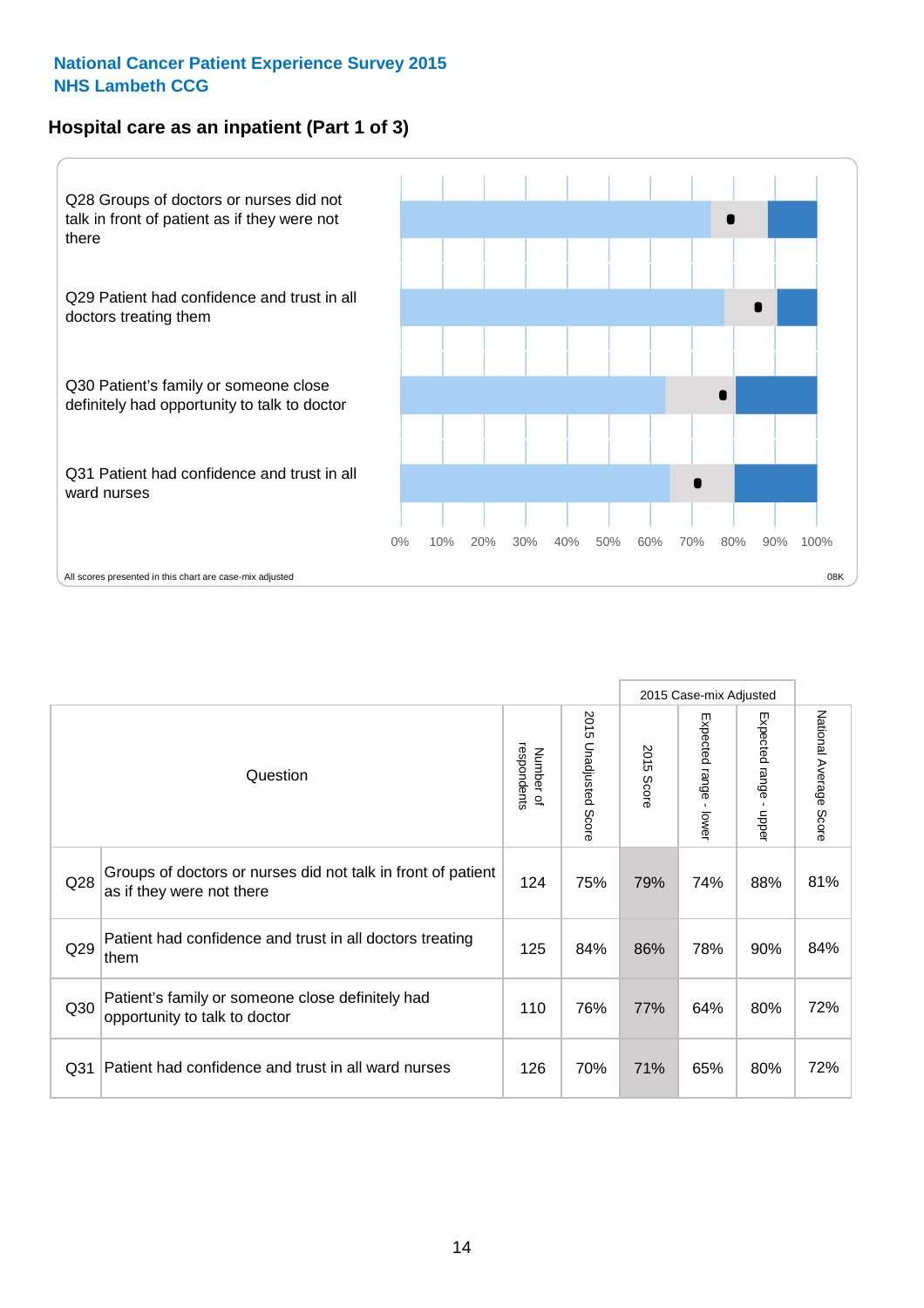#### **Hospital care as an inpatient (Part 2 of 3)**



|                 | Question                                                                | respondents<br>Number of | 2015 Unadjusted<br>Score | 2015<br>Score | 2015 Case-mix Adjusted<br>Expected range - lower | Expected range -<br>nbber | National Average<br>Score |
|-----------------|-------------------------------------------------------------------------|--------------------------|--------------------------|---------------|--------------------------------------------------|---------------------------|---------------------------|
| Q <sub>32</sub> | Always / nearly always enough nurses on duty                            | 124                      | 72%                      | 75%           | 58%                                              | 74%                       | 66%                       |
| Q33             | All staff asked patient what name they preferred to be<br>called by     | 123                      | 57%                      | 59%           | 55%                                              | 78%                       | 67%                       |
| Q34             | Always given enough privacy when discussing condition<br>or treatment   | 126                      | 82%                      | 84%           | 78%                                              | 91%                       | 85%                       |
| Q35             | Patient was able to discuss worries or fears with staff<br>during visit | 101                      | 54%                      | 55%           | 42%                                              | 62%                       | 52%                       |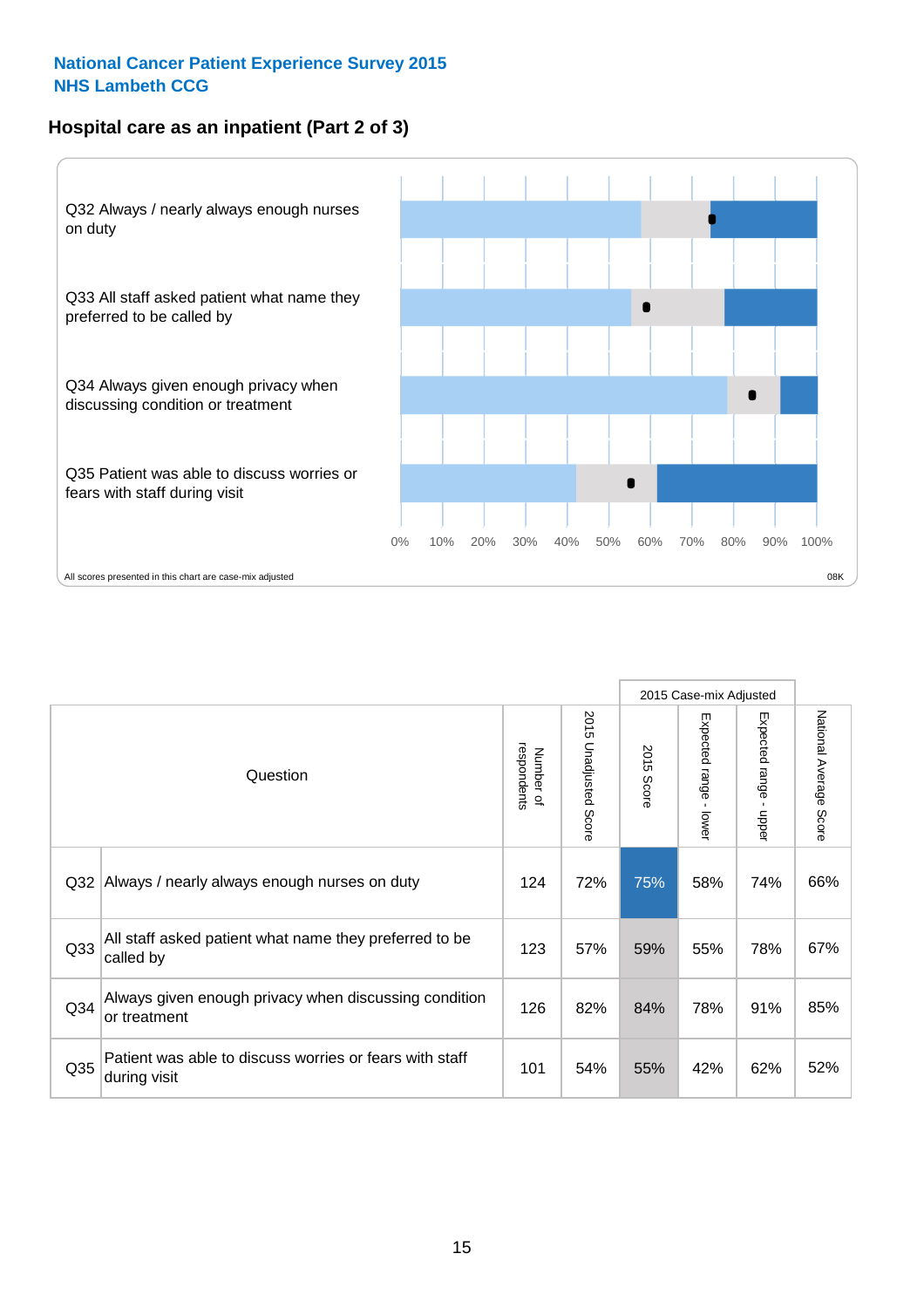#### **Hospital care as an inpatient (Part 3 of 3)**



|                 |                                                                                     |                          |                                 |               | 2015 Case-mix Adjusted  |                        |                        |
|-----------------|-------------------------------------------------------------------------------------|--------------------------|---------------------------------|---------------|-------------------------|------------------------|------------------------|
|                 | Question                                                                            | respondents<br>Number of | 2015<br><b>Unadjusted Score</b> | 2015<br>Score | Expected range<br>lower | Expected range - upper | National Average Score |
| Q36             | Hospital staff definitely did everything to help control pain                       | 118                      | 81%                             | 84%           | 77%                     | 90%                    | 84%                    |
| Q <sub>37</sub> | Always treated with respect and dignity by staff                                    | 125                      | 83%                             | 85%           | 82%                     | 93%                    | 87%                    |
| Q38             | Given clear written information about what should / should<br>not do post discharge | 120                      | 86%                             | 87%           | 78%                     | 91%                    | 84%                    |
| Q39             | Staff told patient who to contact if worried post discharge                         | 116                      | 94%                             | 95%           | 89%                     | 98%                    | 94%                    |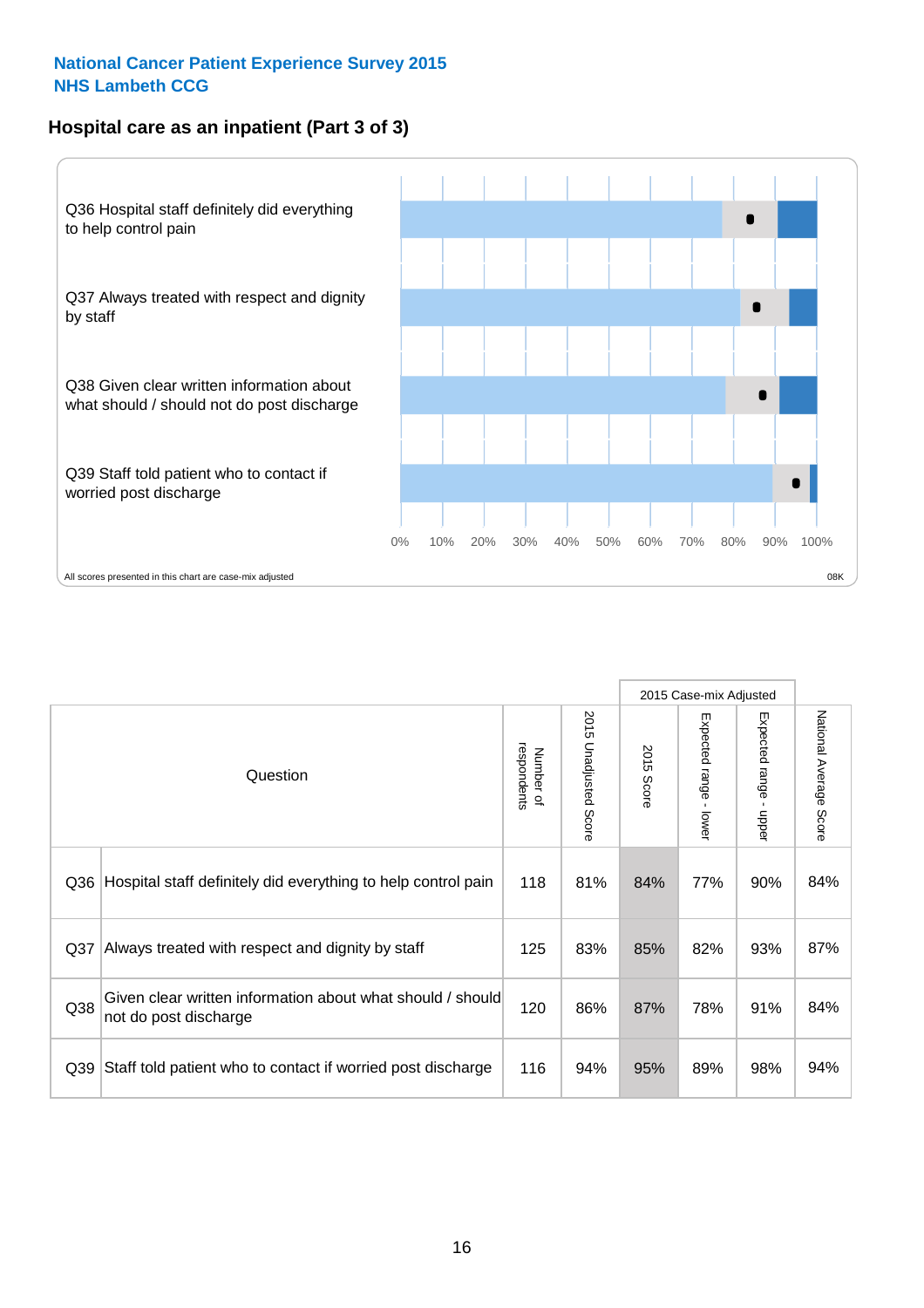#### **Hospital care as a day patient / outpatient (Part 1 of 2)**



|     |                                                                                    |                          |                                 |                      | 2015 Case-mix Adjusted                    |                                           |                        |
|-----|------------------------------------------------------------------------------------|--------------------------|---------------------------------|----------------------|-------------------------------------------|-------------------------------------------|------------------------|
|     | Question                                                                           | respondents<br>Number of | 2015<br><b>Unadjusted Score</b> | 2015<br><b>Score</b> | Expected range<br>$\blacksquare$<br>lower | Expected range<br>$\blacksquare$<br>nbber | National Average Score |
| Q41 | Patient was able to discuss worries or fears with staff<br>during visit            | 160                      | 67%                             | 69%                  | 63%                                       | 77%                                       | 70%                    |
| Q42 | Doctor had the right notes and other documentation with<br>them                    | 191                      | 96%                             | 96%                  | 93%                                       | 98%                                       | 96%                    |
| Q44 | Beforehand patient had all information needed about<br>radiotherapy treatment      | 62                       | 85%                             | 86%                  | 77%                                       | 95%                                       | 86%                    |
| Q45 | Patient given understandable information about whether<br>radiotherapy was working | 55                       | 55%                             | 54%                  | 47%                                       | 73%                                       | 60%                    |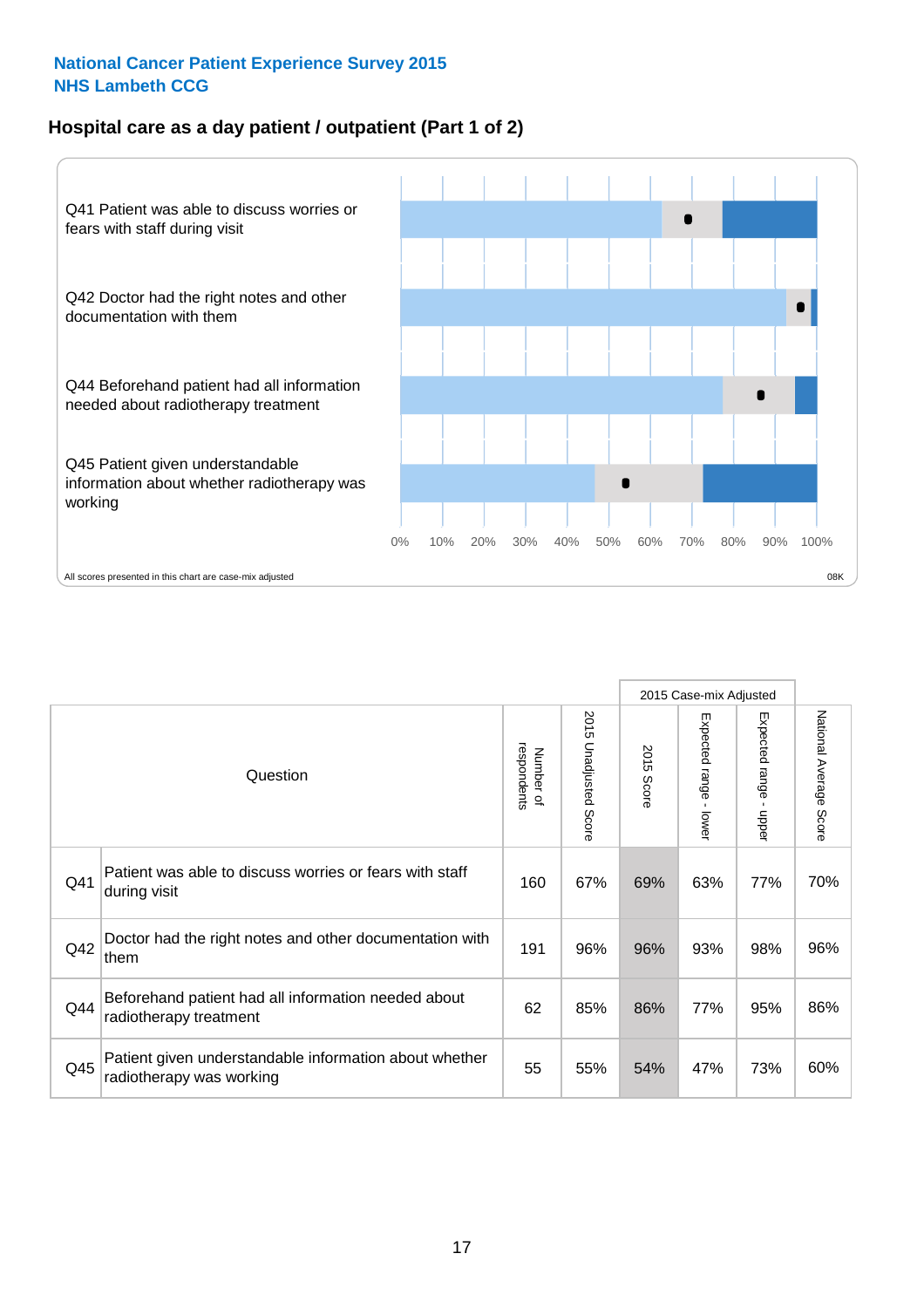#### **Hospital care as a day patient / outpatient (Part 2 of 2)**



|     |                                                                                    |                                       | 2015 Case-mix Adjusted      |               |                              |                         |                           |
|-----|------------------------------------------------------------------------------------|---------------------------------------|-----------------------------|---------------|------------------------------|-------------------------|---------------------------|
|     | Question                                                                           | respondents<br>Number<br>$\mathbf{Q}$ | 2015<br>Unadjusted<br>Score | 2015<br>Score | Expected<br>I range<br>lower | Expected range<br>nbber | National Average<br>Score |
| Q47 | Beforehand patient had all information needed about<br>chemotherapy treatment      | 125                                   | 78%                         | 78%           | 78%                          | 91%                     | 84%                       |
| Q48 | Patient given understandable information about whether<br>chemotherapy was working | 119                                   | 61%                         | 62%           | 59%                          | 76%                     | 68%                       |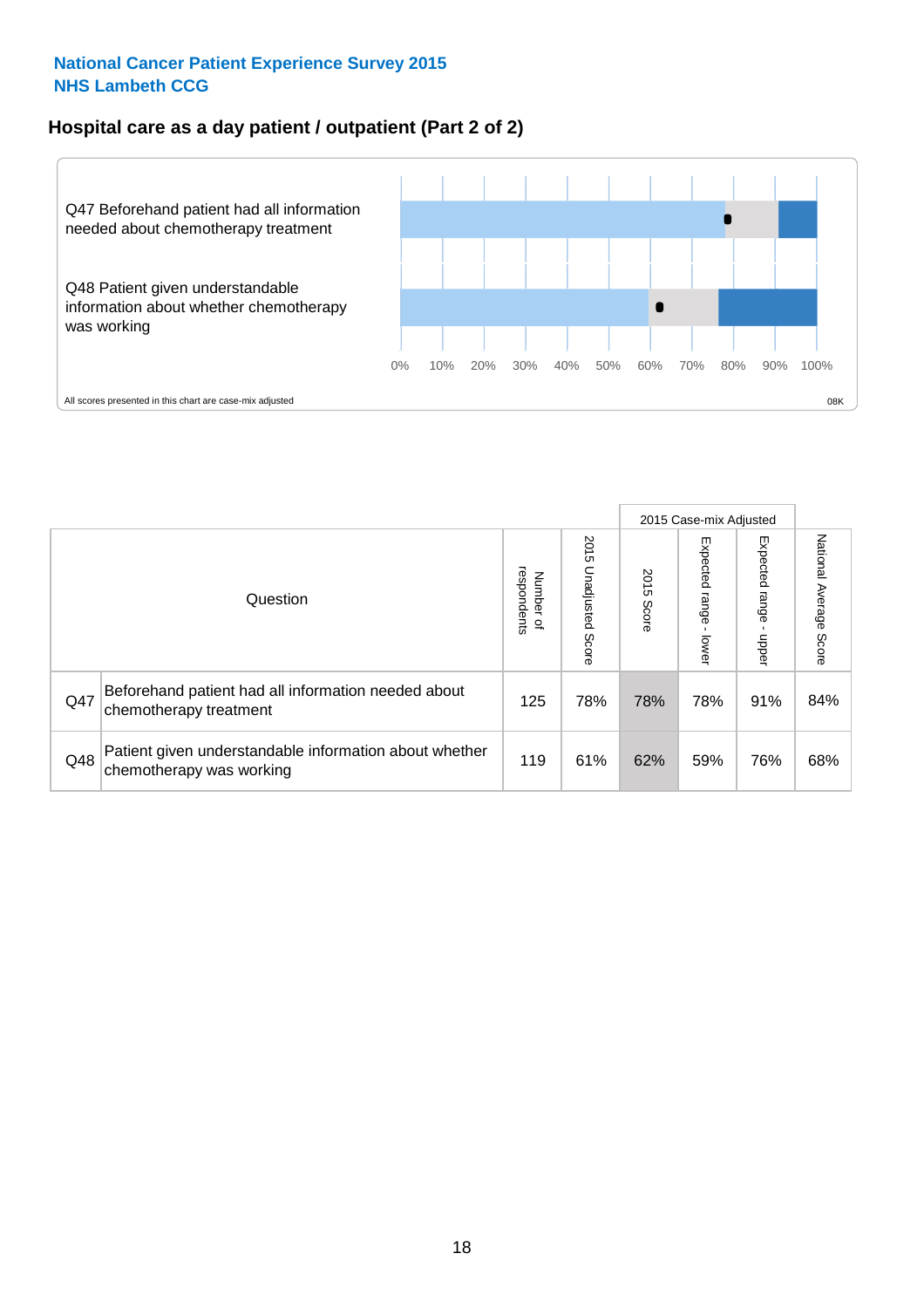#### **Home care and support**



2015 Case-mix Adjusted 2015 Unadjusted Score Expected range - upper National Average Score 2015 Unadjusted Score Expected range - lower National Average Score Expected range - lower Expected range - upper Number of<br>respondents 2015 Score respondents 2015 Score Number of Question Hospital staff gave family or someone close all the  $Q49$  information needed to help with care at home  $Q49$  62% 64% 50% 65% 58% Patient definitely given enough support from health or  $\frac{126}{\sqrt{126}}$  social services during treatment  $\frac{126}{\sqrt{126}}$   $\frac{47\%}{\sqrt{126}}$   $\frac{51\%}{\sqrt{126}}$   $\frac{44\%}{\sqrt{126}}$  63%  $\frac{54\%}{\sqrt{126}}$ Patient definitely given enough support from health or  $\frac{34}{100}$  social services after treatment  $\frac{34}{100}$  and  $\frac{34}{100}$  and  $\frac{45}{100}$  and  $\frac{45}{100}$  and  $\frac{45}{100}$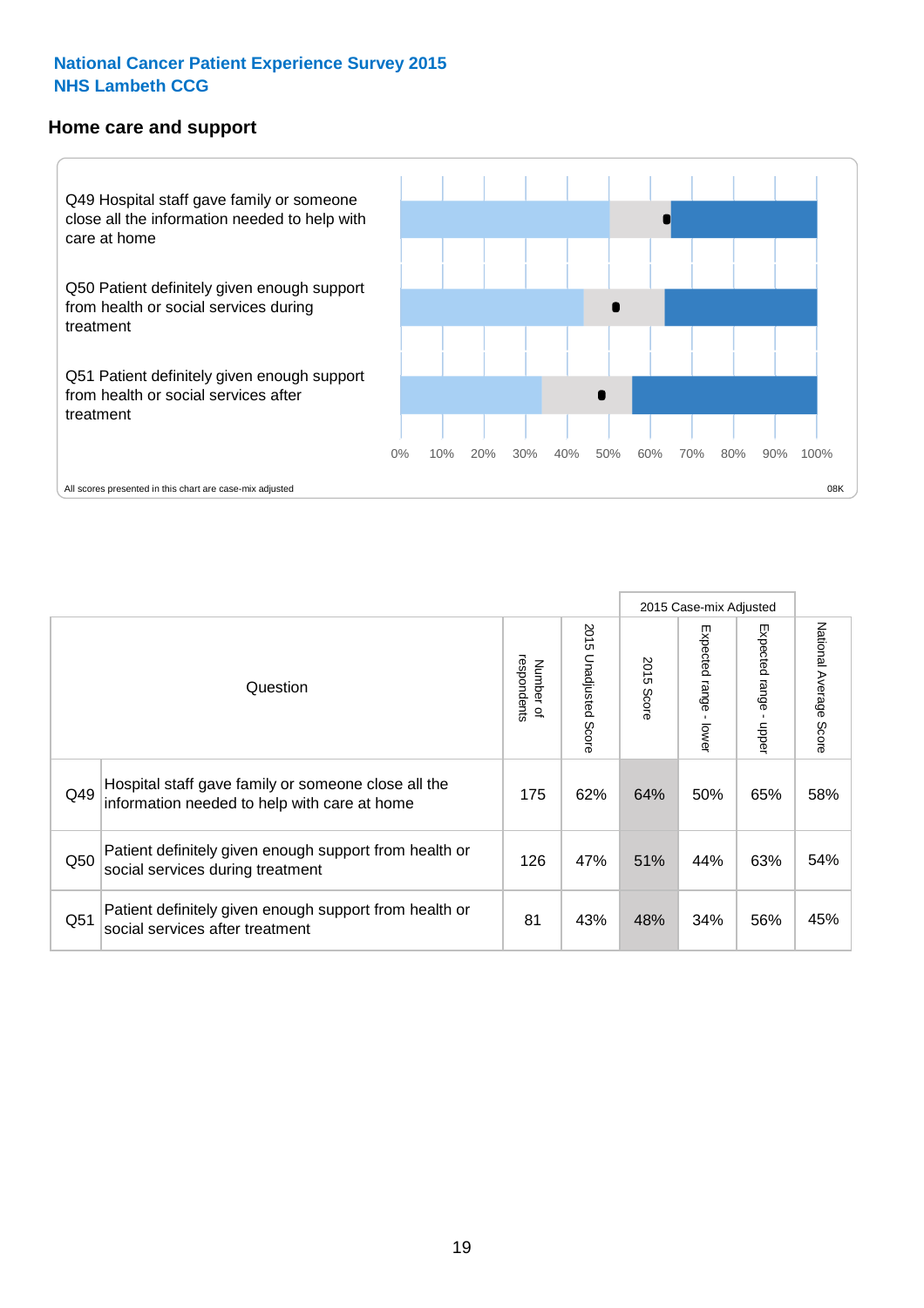#### **Care from your general practice**



|     |                                                                           |                                       |                             |               |                                   | 2015 Case-mix Adjusted     |                           |
|-----|---------------------------------------------------------------------------|---------------------------------------|-----------------------------|---------------|-----------------------------------|----------------------------|---------------------------|
|     | Question                                                                  | respondents<br>Number<br>$\mathbf{Q}$ | 2015<br>Unadjusted<br>Score | 2015<br>Score | Expected<br><b>Lange</b><br>lower | Expected<br>range<br>doper | National Average<br>Score |
| Q52 | GP given enough information about patient's condition<br>and treatment    | 187                                   | 91%                         | 93%           | 92%                               | 98%                        | 95%                       |
| Q53 | Practice staff definitely did everything they could to<br>support patient | 155                                   | 62%                         | 65%           | 55%                               | 70%                        | 63%                       |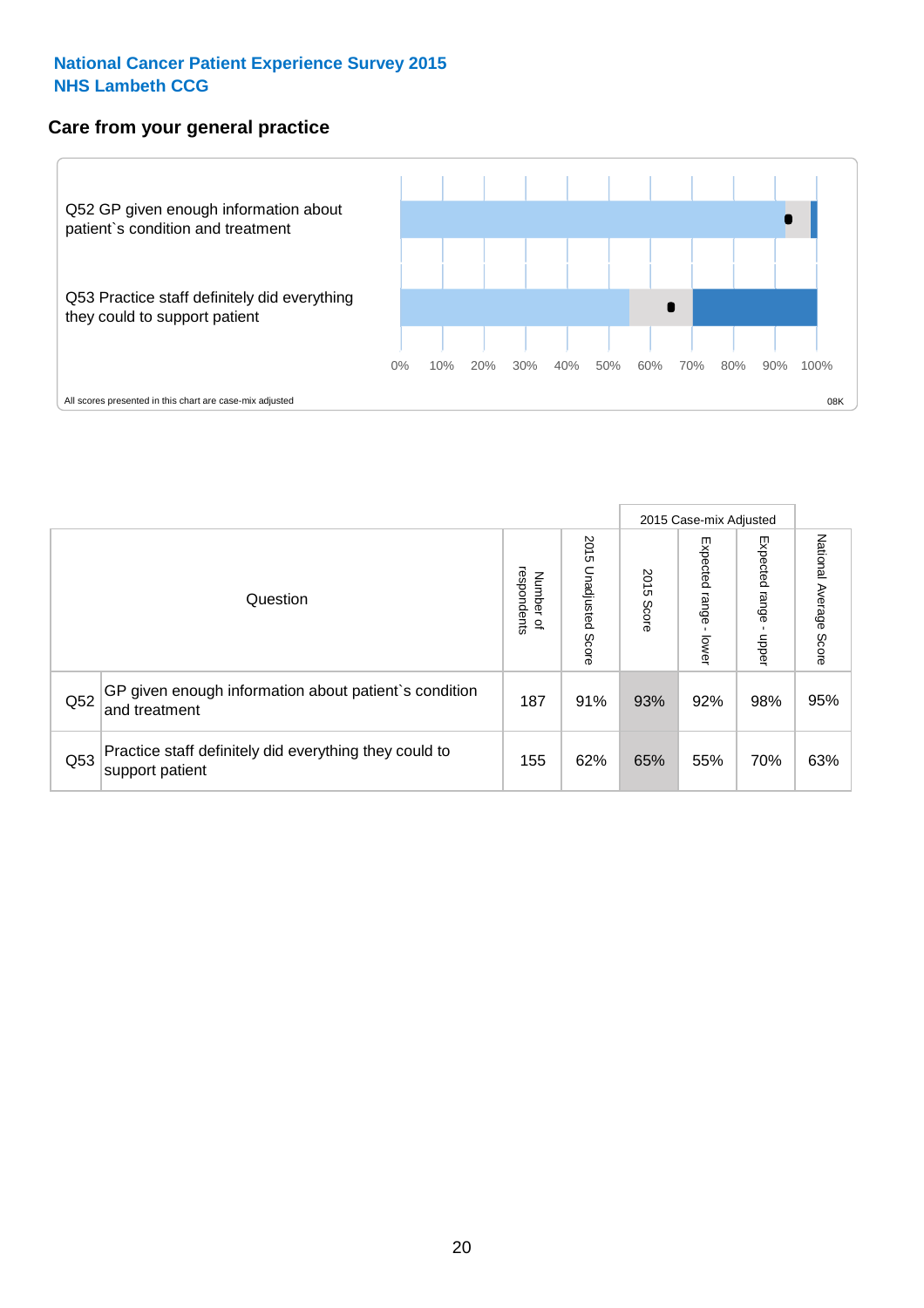#### **Your overall NHS care (Part 1 of 2)**



|     |                                                                    |                          | 2015 Case-mix Adjusted   |               |                                           |                                           |                        |
|-----|--------------------------------------------------------------------|--------------------------|--------------------------|---------------|-------------------------------------------|-------------------------------------------|------------------------|
|     | Question                                                           | respondents<br>Number of | 2015<br>Unadjusted Score | 2015<br>Score | Expected range<br>$\blacksquare$<br>lower | Expected range<br>$\blacksquare$<br>nbber | National Average Score |
| Q54 | Hospital and community staff always worked well together           | 211                      | 59%                      | 60%           | 54%                                       | 68%                                       | 61%                    |
| Q55 | Patient given a care plan                                          | 162                      | 45%                      | 42%           | 26%                                       | 40%                                       | 33%                    |
| Q56 | Overall the administration of the care was very good /<br>good     | 216                      | 91%                      | 91%           | 85%                                       | 93%                                       | 89%                    |
| Q57 | Length of time for attending clinics and appointments was<br>right | 211                      | 60%                      | 61%           | 58%                                       | 74%                                       | 66%                    |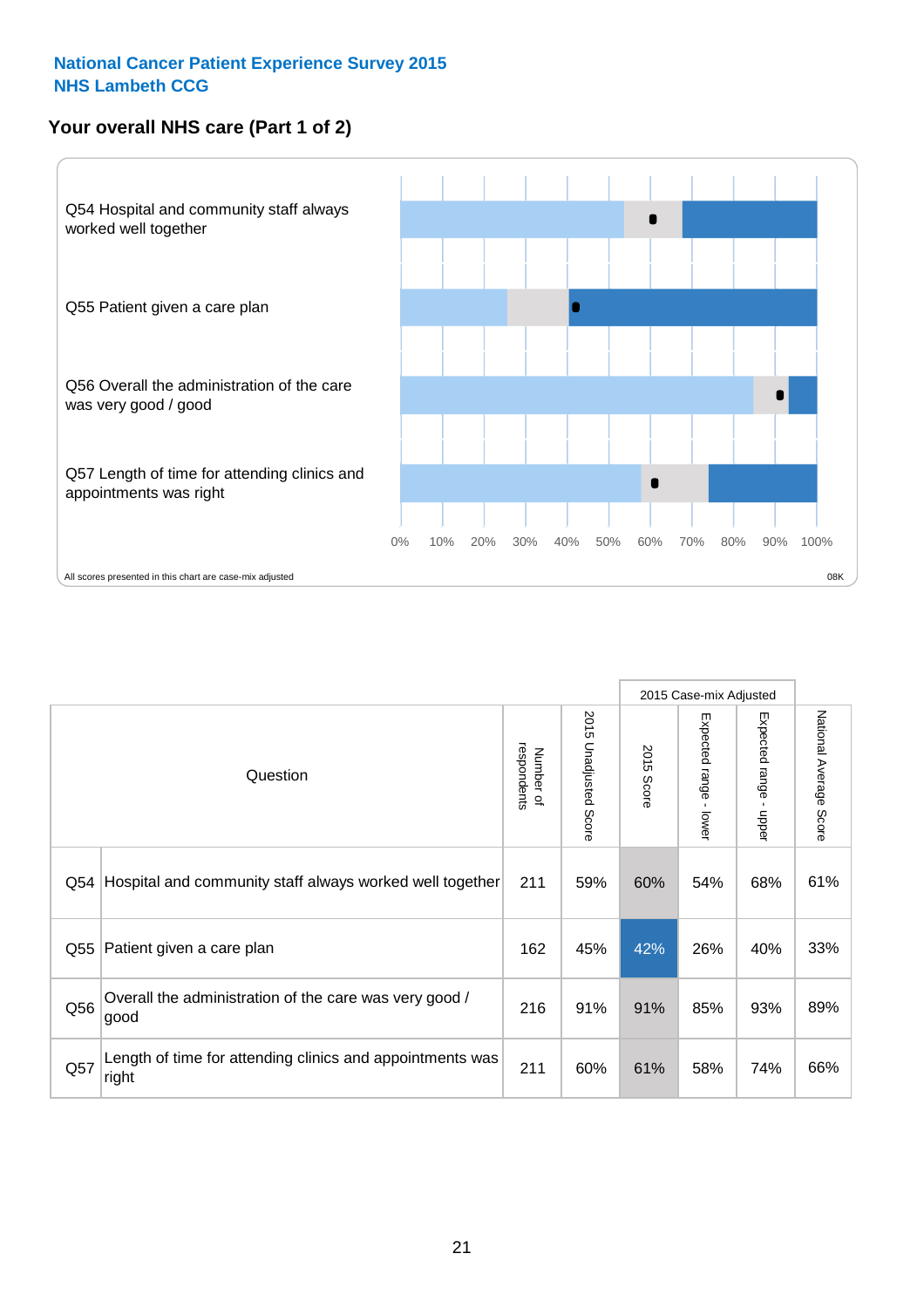#### **Your overall NHS care (Part 2 of 2)**



|     |                                                       |                                         |                             |               |                            | 2015 Case-mix Adjusted     |                        |
|-----|-------------------------------------------------------|-----------------------------------------|-----------------------------|---------------|----------------------------|----------------------------|------------------------|
|     | Question                                              | respondents<br>Number<br>$\overline{a}$ | 2015<br>Jnadjusted<br>Score | 2015<br>Score | Expected<br>range<br>lower | Expected<br>range<br>doper | National Average Score |
| Q58 | Taking part in cancer research discussed with patient | 203                                     | 42%                         | 40%           | 20%                        | 37%                        | 28%                    |



|     |                                                                        |                                              |                             |               |                                                           | 2015 Case-mix Adjusted                   |                              |
|-----|------------------------------------------------------------------------|----------------------------------------------|-----------------------------|---------------|-----------------------------------------------------------|------------------------------------------|------------------------------|
|     | Question                                                               | respondents<br>Number<br>$\overline{\sigma}$ | 2015<br>Jnadjusted<br>Score | 2015<br>Score | OWer<br>limit<br>range<br>$\overline{\sigma}$<br>expected | Upper<br>limit<br>range<br>õ<br>expected | National<br>Average<br>Score |
| Q59 | Patient's average rating of care scored from very poor to<br>very good | 212                                          | 8.5                         | 8.6           | 8.5                                                       | 8.9                                      | 8.7                          |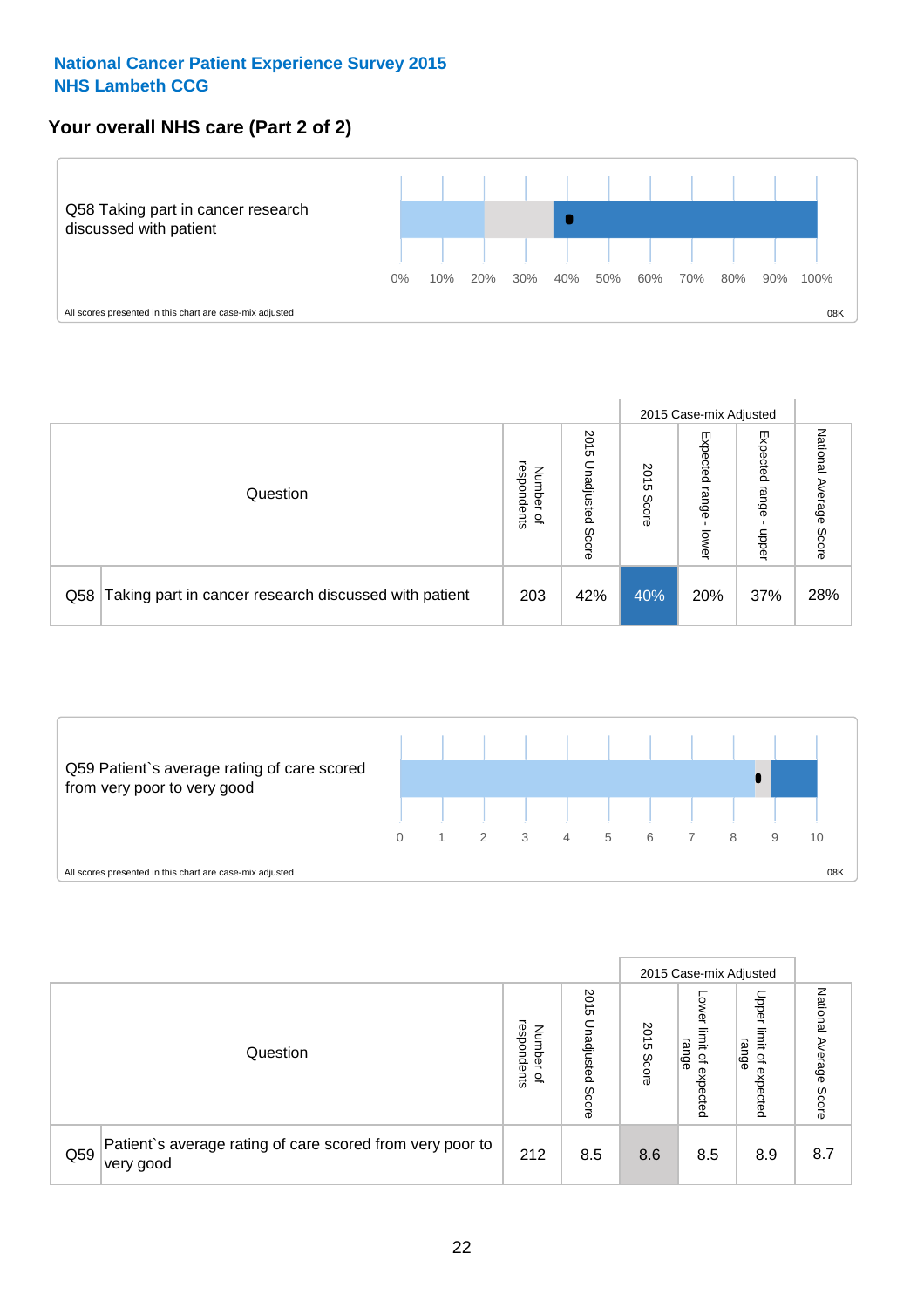### **Comparisons by tumour group for this CCG**

The following tables show the unadjusted CCG and the national percentage scores for each question broken down by tumour group. Where a cell in the table contains an asterisk this indicates that the number of patients in that group was below 21 and too small to display. Where a cell in the table contains "n.a." this indicates that there were no respondents for that tumour group.

### **Seeing your GP**

|                      | Q1. Saw GP once /<br>had to go to hospital | twice before being told | Q2. Patient thought<br>they were seen as<br>soon as necessary |                 |  |
|----------------------|--------------------------------------------|-------------------------|---------------------------------------------------------------|-----------------|--|
| <b>Cancer type</b>   | This CCG <sup>\$</sup>                     | <b>National</b>         | This CCG <sup>\$</sup>                                        | <b>National</b> |  |
| Brain / CNS          | $\star$                                    | 60%                     | $\star$                                                       | 77%             |  |
| <b>Breast</b>        | 91%                                        | 93%                     | 78%                                                           | 88%             |  |
| Colorectal / LGT     | $\star$                                    | 72%                     | 80%                                                           | 80%             |  |
| Gynaecological       | $\star$                                    | 75%                     | $\star$                                                       | 78%             |  |
| Haematological       | 52%                                        | 64%                     | 72%                                                           | 80%             |  |
| <b>Head and Neck</b> | $\star$                                    | 77%                     | $\star$                                                       | 79%             |  |
| Lung                 | $\star$                                    | 69%                     | $\star$                                                       | 83%             |  |
| Prostate             | $\star$                                    | 79%                     | 95%                                                           | 85%             |  |
| Sarcoma              | $\star$                                    | 64%                     | $\star$                                                       | 69%             |  |
| <b>Skin</b>          | $\star$                                    | 91%                     | $\star$                                                       | 87%             |  |
| <b>Upper Gastro</b>  | $\star$                                    | 70%                     | $\star$                                                       | 78%             |  |
| Urological           | $\star$                                    | 81%                     | $\star$                                                       | 84%             |  |
| Other                | $\star$                                    | 70%                     |                                                               | 78%             |  |
| <b>All Cancers</b>   | 66%                                        | 76%                     | 77%                                                           | 82%             |  |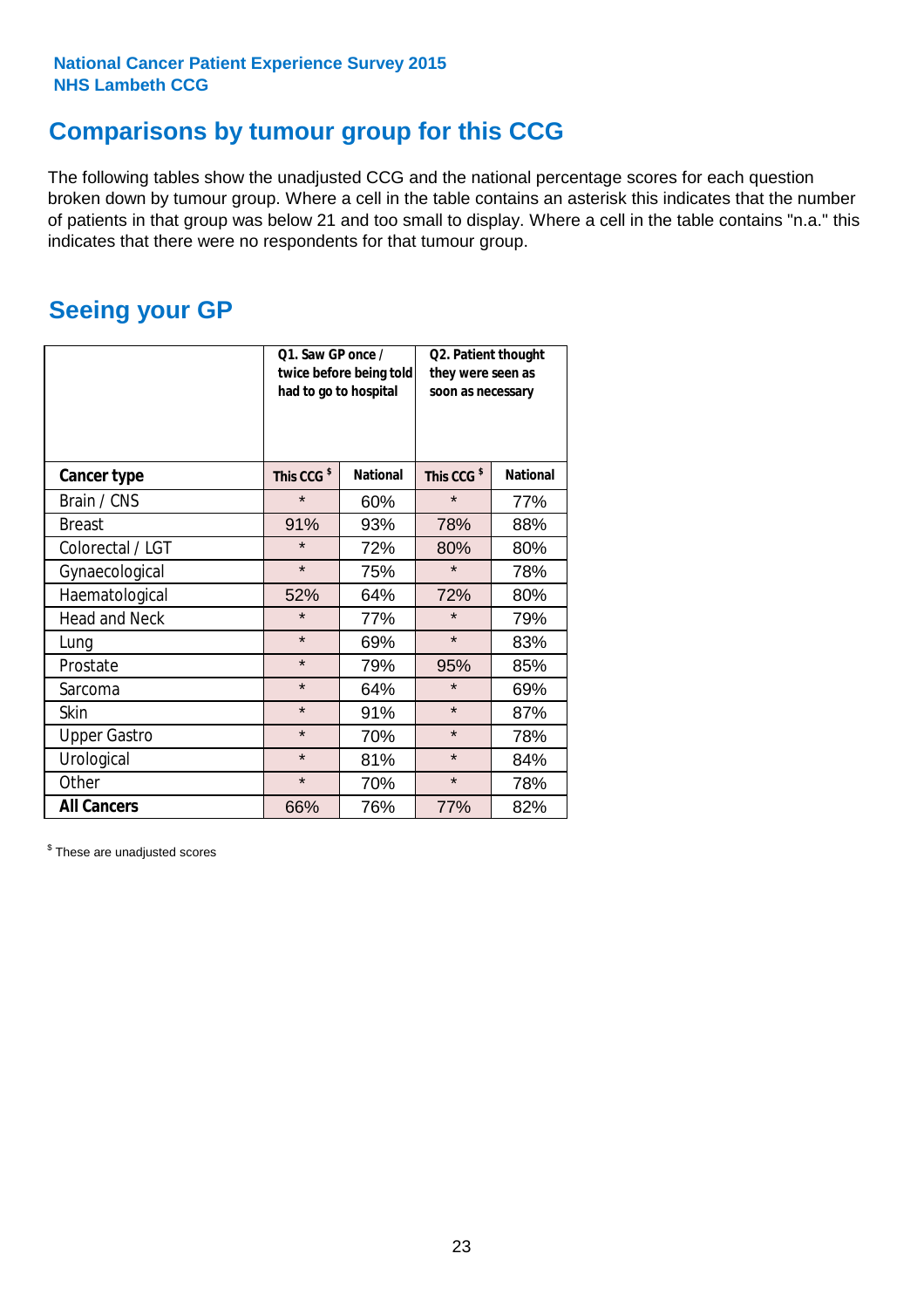### **Diagnostic tests**

|                      | be done was about<br>right | Q6. The length of time<br>waiting for the test to | Q7. Given complete<br>explanation of test<br>results in<br>understandable way |                 |  |
|----------------------|----------------------------|---------------------------------------------------|-------------------------------------------------------------------------------|-----------------|--|
| <b>Cancer type</b>   | This CCG <sup>\$</sup>     | <b>National</b>                                   | This CCG <sup>\$</sup>                                                        | <b>National</b> |  |
| Brain / CNS          | $\star$                    | 87%                                               | $\star$                                                                       | 69%             |  |
| <b>Breast</b>        | 89%                        | 90%                                               | 82%                                                                           | 82%             |  |
| Colorectal / LGT     | $\star$                    | 86%                                               | $\star$                                                                       | 81%             |  |
| Gynaecological       | $\star$                    | 84%                                               | $\star$                                                                       | 76%             |  |
| Haematological       | 79%                        | 87%                                               | 65%                                                                           | 76%             |  |
| <b>Head and Neck</b> | $\star$                    | 84%                                               | $\star$                                                                       | 77%             |  |
| Lung                 | $\star$                    | 87%                                               | $\star$                                                                       | 78%             |  |
| Prostate             | $\star$                    | 85%                                               | $\star$                                                                       | 79%             |  |
| Sarcoma              | $\star$                    | 81%                                               | $\star$                                                                       | 77%             |  |
| Skin                 | $\star$                    | 89%                                               | $\star$                                                                       | 85%             |  |
| <b>Upper Gastro</b>  | $\star$                    | 83%                                               | $\star$                                                                       | 77%             |  |
| Urological           | $\star$                    | 85%                                               | $\star$                                                                       | 78%             |  |
| Other                | $\star$                    | 85%                                               | $\star$                                                                       | 76%             |  |
| <b>All Cancers</b>   | 84%                        | 87%                                               | 79%                                                                           | 79%             |  |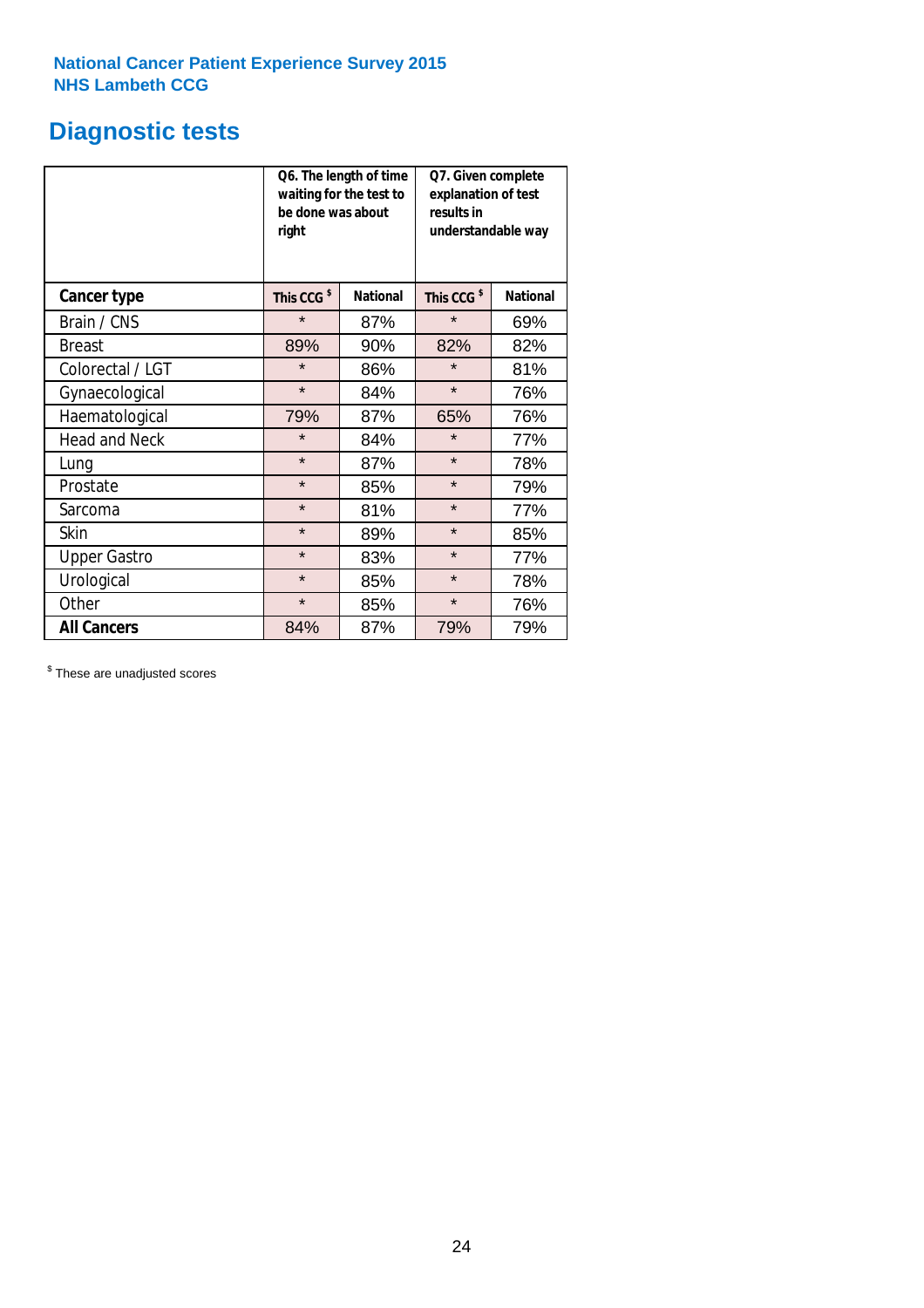### **Finding out what was wrong with you**

|                      | Q8. Patient told they<br>could bring a family<br>member or friend<br>when first told they<br>had cancer |                 | Q9. Patient felt they<br>were told sensitively<br>that they had cancer |                 | Q10. Patient<br>completely understood<br>the explanation of<br>what was wrong |                 | Q11. Patient given<br>easy to understand<br>written information<br>about the type of<br>cancer they had |                 |
|----------------------|---------------------------------------------------------------------------------------------------------|-----------------|------------------------------------------------------------------------|-----------------|-------------------------------------------------------------------------------|-----------------|---------------------------------------------------------------------------------------------------------|-----------------|
| Cancer type          | This CCG <sup>\$</sup>                                                                                  | <b>National</b> | This CCG <sup>\$</sup>                                                 | <b>National</b> | This CCG <sup>\$</sup>                                                        | <b>National</b> | This CCG <sup>\$</sup>                                                                                  | <b>National</b> |
| Brain / CNS          | n.a.                                                                                                    | 85%             | $\star$                                                                | 79%             | $\star$                                                                       | 60%             | $\star$                                                                                                 | 62%             |
| <b>Breast</b>        | 86%                                                                                                     | 83%             | 87%                                                                    | 88%             | 70%                                                                           | 78%             | 70%                                                                                                     | 76%             |
| Colorectal / LGT     | $\star$                                                                                                 | 83%             | 79%                                                                    | 85%             | 83%                                                                           | 79%             | $\star$                                                                                                 | 71%             |
| Gynaecological       | $\star$                                                                                                 | 75%             | $\star$                                                                | 83%             | $\star$                                                                       | 73%             | $\star$                                                                                                 | 69%             |
| Haematological       | 43%                                                                                                     | 75%             | 74%                                                                    | 83%             | 60%                                                                           | 60%             | 77%                                                                                                     | 74%             |
| <b>Head and Neck</b> | $\star$                                                                                                 | 73%             | $\star$                                                                | 85%             | $\star$                                                                       | 75%             | $\star$                                                                                                 | 61%             |
| Lung                 | $\star$                                                                                                 | 80%             | $\star$                                                                | 83%             | $\star$                                                                       | 75%             | $\star$                                                                                                 | 66%             |
| Prostate             | $\star$                                                                                                 | 80%             | 86%                                                                    | 84%             | 91%                                                                           | 78%             | 95%                                                                                                     | 80%             |
| Sarcoma              | $\star$                                                                                                 | 77%             | $\star$                                                                | 82%             | $\star$                                                                       | 63%             | $\star$                                                                                                 | 61%             |
| Skin                 | $\star$                                                                                                 | 71%             | $\star$                                                                | 90%             | $\star$                                                                       | 83%             | $\star$                                                                                                 | 84%             |
| <b>Upper Gastro</b>  | $\star$                                                                                                 | 79%             | $\star$                                                                | 79%             | $\star$                                                                       | 72%             | $\star$                                                                                                 | 64%             |
| Urological           | $\star$                                                                                                 | 74%             | $\star$                                                                | 82%             | $\star$                                                                       | 76%             | $\star$                                                                                                 | 71%             |
| Other                | $\star$                                                                                                 | 77%             | $\star$                                                                | 82%             | $\star$                                                                       | 72%             | $\star$                                                                                                 | 61%             |
| <b>All Cancers</b>   | 76%                                                                                                     | 79%             | 81%                                                                    | 84%             | 74%                                                                           | 73%             | 73%                                                                                                     | 72%             |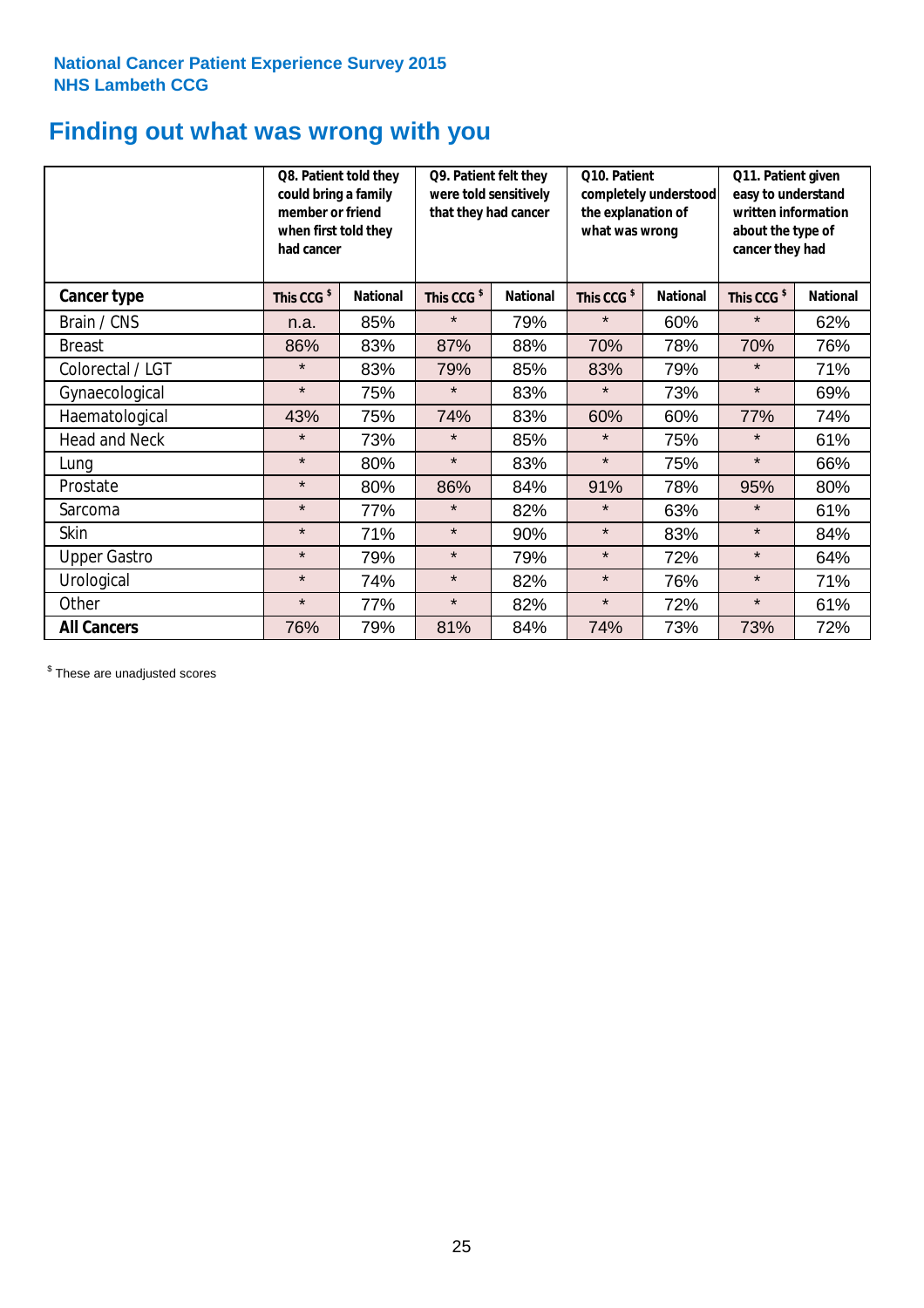# **Deciding the best treatment for you**

|                      | treatment options<br>were completely<br>explained | Q12. Patient felt that | Q13. Possible side<br>understandable way | effects explained in an | Q14. Patient given<br>practical advice and<br>support in dealing with<br>side effects of<br>treatment |                 |  |
|----------------------|---------------------------------------------------|------------------------|------------------------------------------|-------------------------|-------------------------------------------------------------------------------------------------------|-----------------|--|
| <b>Cancer type</b>   | This CCG <sup>\$</sup>                            | <b>National</b>        | This CCG <sup>\$</sup>                   | <b>National</b>         | This CCG <sup>\$</sup>                                                                                | <b>National</b> |  |
| Brain / CNS          | $\star$                                           | 80%                    | $\star$                                  | 71%                     | $\star$                                                                                               | 62%             |  |
| <b>Breast</b>        | 80%                                               | 84%                    | 70%                                      | 76%                     | 57%                                                                                                   | 69%             |  |
| Colorectal / LGT     | $\star$                                           | 85%                    | 79%                                      | 75%                     | 74%                                                                                                   | 68%             |  |
| Gynaecological       | $\star$                                           | 84%                    | $\star$                                  | 76%                     | $\star$                                                                                               | 68%             |  |
| Haematological       | 71%                                               | 81%                    | 62%                                      | 69%                     | 67%                                                                                                   | 65%             |  |
| <b>Head and Neck</b> | $\star$                                           | 85%                    | $\star$                                  | 72%                     | $\star$                                                                                               | 67%             |  |
| Lung                 | $\star$                                           | 84%                    | $\star$                                  | 74%                     | $\star$                                                                                               | 69%             |  |
| Prostate             | $\star$                                           | 80%                    | 86%                                      | 71%                     | 81%                                                                                                   | 61%             |  |
| Sarcoma              | $\star$                                           | 82%                    | $\star$                                  | 75%                     | $\star$                                                                                               | 66%             |  |
| Skin                 | $\star$                                           | 88%                    | $\star$                                  | 75%                     | $\star$                                                                                               | 74%             |  |
| <b>Upper Gastro</b>  | $\star$                                           | 83%                    | $\star$                                  | 72%                     | $\star$                                                                                               | 66%             |  |
| Urological           | $\star$                                           | 80%                    | $\star$                                  | 69%                     | $\star$                                                                                               | 61%             |  |
| Other                | $\star$                                           | 80%                    | $\star$                                  | 72%                     | $\star$                                                                                               | 64%             |  |
| <b>All Cancers</b>   | 82%                                               | 83%                    | 75%                                      | 73%                     | 63%                                                                                                   | 66%             |  |

|                      | in the future          | Q15. Patient definitely<br>told about side effects<br>that could affect them | Q16. Patient definitely<br>involved in decisions<br>about care and<br>treatment |                 |  |
|----------------------|------------------------|------------------------------------------------------------------------------|---------------------------------------------------------------------------------|-----------------|--|
| <b>Cancer type</b>   | This CCG <sup>\$</sup> | <b>National</b>                                                              | This CCG <sup>\$</sup>                                                          | <b>National</b> |  |
| Brain / CNS          | $\star$                | 56%                                                                          | $\star$                                                                         | 74%             |  |
| <b>Breast</b>        | 56%                    | 55%                                                                          | 74%                                                                             | 79%             |  |
| Colorectal / LGT     | 71%                    | 56%                                                                          | 87%                                                                             | 79%             |  |
| Gynaecological       | $\star$<br>54%         |                                                                              | $\star$                                                                         | 76%             |  |
| Haematological       | 44%<br>50%             |                                                                              | 77%                                                                             | 77%             |  |
| <b>Head and Neck</b> | $\star$                | 58%                                                                          | $\star$                                                                         | 76%             |  |
| Lung                 | $\star$                | 54%                                                                          | $\star$                                                                         | 78%             |  |
| Prostate             | 73%                    | 63%                                                                          | 95%                                                                             | 79%             |  |
| Sarcoma              | $\star$                | 54%                                                                          | $\star$                                                                         | 77%             |  |
| Skin                 | $\star$                | 66%                                                                          | $\star$                                                                         | 86%             |  |
| <b>Upper Gastro</b>  | $\star$                | 53%                                                                          | $\star$                                                                         | 77%             |  |
| Urological           | $\star$                | 52%                                                                          | $\star$                                                                         | 75%             |  |
| Other                | $\star$                | 51%                                                                          | $\star$                                                                         | 75%             |  |
| <b>All Cancers</b>   | 57%                    | 54%                                                                          | 76%                                                                             | 78%             |  |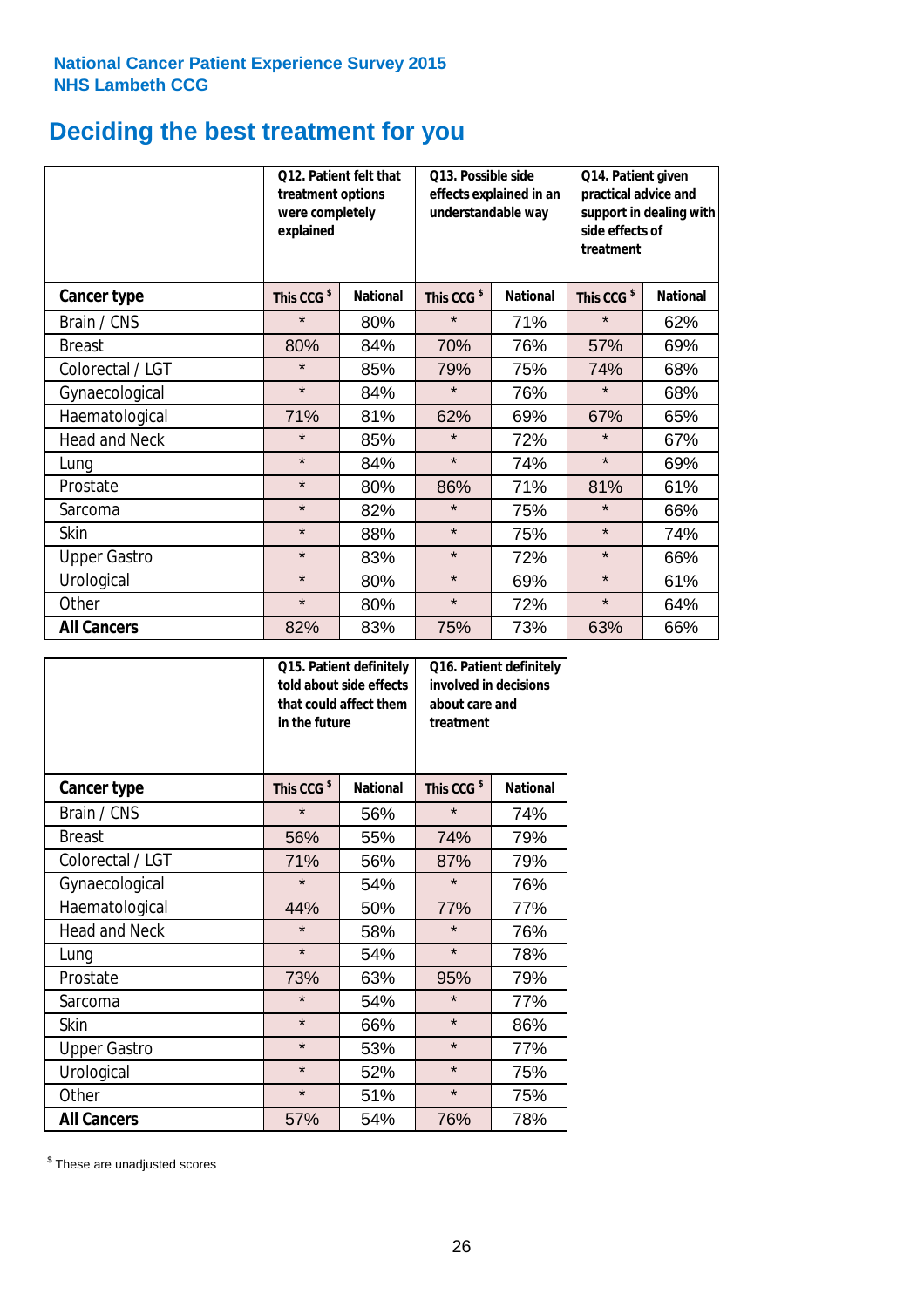### **Clinical Nurse Specialist**

|                      | would support them<br>through their<br>treatment | Q17. Patient given the<br>name of the CNS who | Q18. Patient found it<br>easy to contact their<br><b>CNS</b> |                 | <b>Q19. Get</b><br>understandable<br>answers to important<br>questions all or most<br>of the time |                 |  |
|----------------------|--------------------------------------------------|-----------------------------------------------|--------------------------------------------------------------|-----------------|---------------------------------------------------------------------------------------------------|-----------------|--|
| <b>Cancer type</b>   | This CCG <sup>\$</sup>                           | <b>National</b>                               | This CCG <sup>\$</sup>                                       | <b>National</b> | This CCG <sup>\$</sup>                                                                            | <b>National</b> |  |
| Brain / CNS          | $\star$                                          | 95%                                           | $\star$                                                      | 84%             | $\star$                                                                                           | 85%             |  |
| <b>Breast</b>        | 91%                                              | 94%                                           | 78%                                                          | 85%             | 90%                                                                                               | 88%             |  |
| Colorectal / LGT     | 96%                                              | 91%                                           | 86%                                                          | 88%             | $\star$                                                                                           | 90%             |  |
| Gynaecological       | $\star$                                          | 93%                                           | $\star$                                                      | 86%             | $\star$                                                                                           | 87%             |  |
| Haematological       | 97%                                              | 89%                                           | 81%                                                          | 89%             | 79%                                                                                               | 90%             |  |
| <b>Head and Neck</b> | $\star$                                          | 88%                                           | $\star$                                                      | 86%             | $\star$                                                                                           | 88%             |  |
| Lung                 | $\star$                                          | 93%                                           | $\star$                                                      | 89%             | $\star$                                                                                           | 89%             |  |
| Prostate             | $\star$                                          | 89%                                           | $\star$                                                      | 83%             | $\star$                                                                                           | 88%             |  |
| Sarcoma              | $\star$                                          | 87%                                           | $\star$                                                      | 86%             | $\star$                                                                                           | 88%             |  |
| Skin                 | $\star$                                          | 88%                                           | $\star$                                                      | 90%             | $\star$                                                                                           | 92%             |  |
| <b>Upper Gastro</b>  | $\star$                                          | 92%                                           | $\star$                                                      | 87%             | $\star$                                                                                           | 88%             |  |
| Urological           | $\star$                                          | 80%                                           | $\star$                                                      | 85%             | $\star$                                                                                           | 88%             |  |
| Other                | $\star$                                          | 86%                                           | $\star$                                                      | 86%             | $\star$                                                                                           | 87%             |  |
| <b>All Cancers</b>   | 89%                                              | 90%                                           | 81%                                                          | 87%             | 81%                                                                                               | 88%             |  |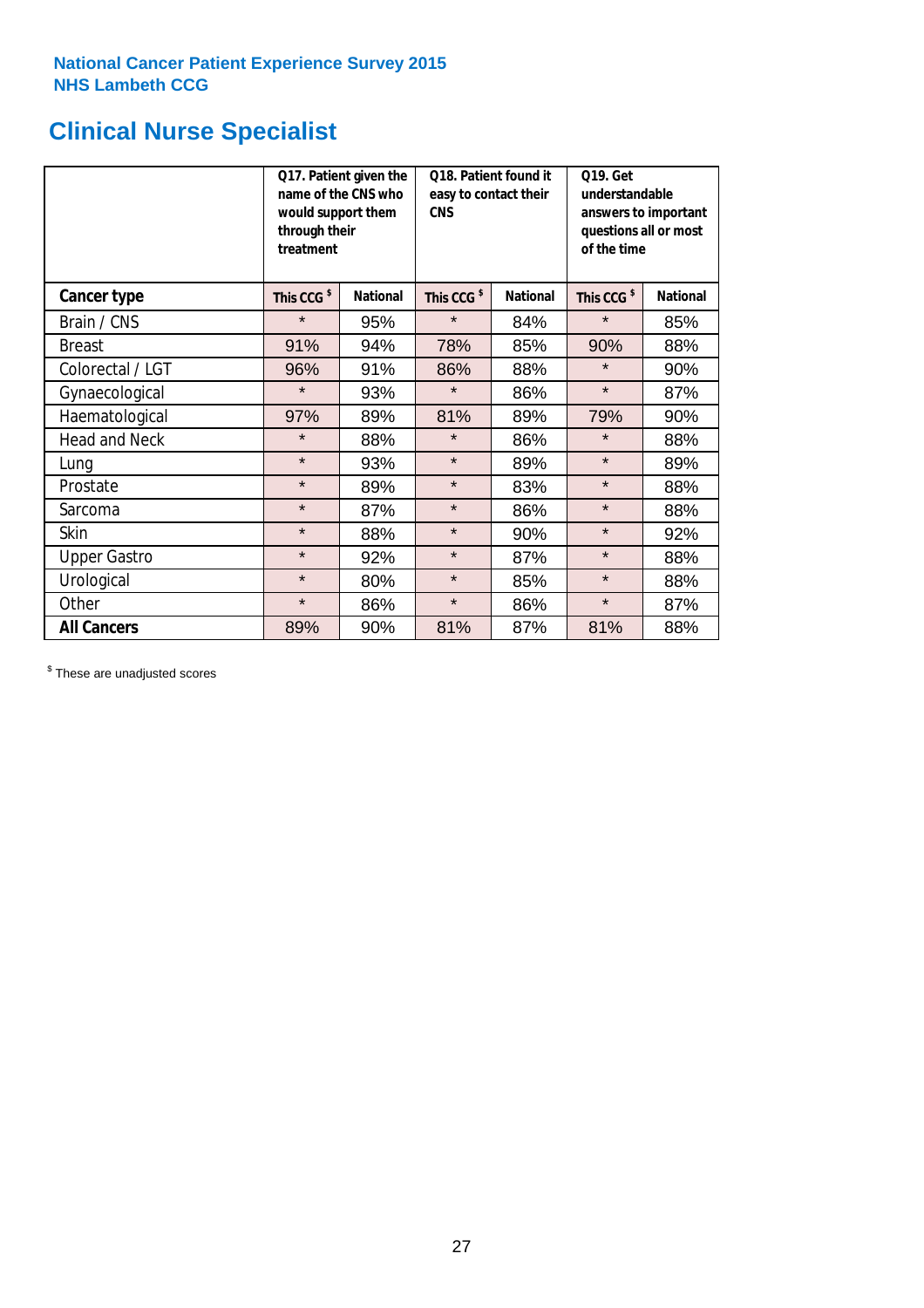### **Support for people with cancer**

|                      | Q20. Hospital staff<br>gave information | about support groups | Q21. Hospital staff<br>gave information<br>about impact cancer<br>could have on day to<br>day activities |                 | Q22. Hospital staff<br>gave information on<br>getting financial help |                 | Q23. Hospital staff told<br>patient they could get<br>free prescriptions |                 |
|----------------------|-----------------------------------------|----------------------|----------------------------------------------------------------------------------------------------------|-----------------|----------------------------------------------------------------------|-----------------|--------------------------------------------------------------------------|-----------------|
| Cancer type          | This CCG <sup>\$</sup>                  | <b>National</b>      | This CCG <sup>\$</sup>                                                                                   | <b>National</b> | This CCG <sup>\$</sup>                                               | <b>National</b> | This CCG <sup>\$</sup>                                                   | <b>National</b> |
| Brain / CNS          | $\star$                                 | 85%                  | $\star$                                                                                                  | 80%             | $\star$                                                              | 72%             | $\star$                                                                  | 79%             |
| <b>Breast</b>        | 86%                                     | 88%                  | 85%                                                                                                      | 85%             | 65%                                                                  | 60%             | 84%                                                                      | 80%             |
| Colorectal / LGT     | $\star$                                 | 82%                  | $\star$                                                                                                  | 82%             | $\star$                                                              | 52%             | $\star$                                                                  | 83%             |
| Gynaecological       | $\star$                                 | 83%                  | $\star$                                                                                                  | 81%             | $\star$                                                              | 58%             | $\star$                                                                  | 76%             |
| Haematological       | 78%                                     | 82%                  | 71%                                                                                                      | 82%             | 42%                                                                  | 56%             | 71%                                                                      | 86%             |
| <b>Head and Neck</b> | $\star$                                 | 83%                  | $\star$                                                                                                  | 80%             | $\star$                                                              | 55%             | $\star$                                                                  | 80%             |
| Lung                 | $\star$                                 | 82%                  | $\star$                                                                                                  | 80%             | $\star$                                                              | 68%             | $\star$                                                                  | 85%             |
| Prostate             | $\star$                                 | 85%                  | $\star$                                                                                                  | 81%             | $\star$                                                              | 41%             | $\star$                                                                  | 76%             |
| Sarcoma              | $\star$                                 | 82%                  | $\star$                                                                                                  | 80%             | $\star$                                                              | 57%             | $\star$                                                                  | 75%             |
| Skin                 | $\star$                                 | 85%                  | $\star$                                                                                                  | 85%             | $\star$                                                              | 51%             | $\star$                                                                  | 65%             |
| <b>Upper Gastro</b>  | $\star$                                 | 82%                  | $\star$                                                                                                  | 78%             | $\star$                                                              | 57%             | $\star$                                                                  | 83%             |
| Urological           | $\star$                                 | 71%                  | $\star$                                                                                                  | 70%             | $\star$                                                              | 33%             | $\star$                                                                  | 69%             |
| Other                | $\star$                                 | 80%                  | $\star$                                                                                                  | 77%             | $\star$                                                              | 53%             | $\star$                                                                  | 79%             |
| <b>All Cancers</b>   | 86%                                     | 83%                  | 80%                                                                                                      | 81%             | 55%                                                                  | 55%             | 82%                                                                      | 80%             |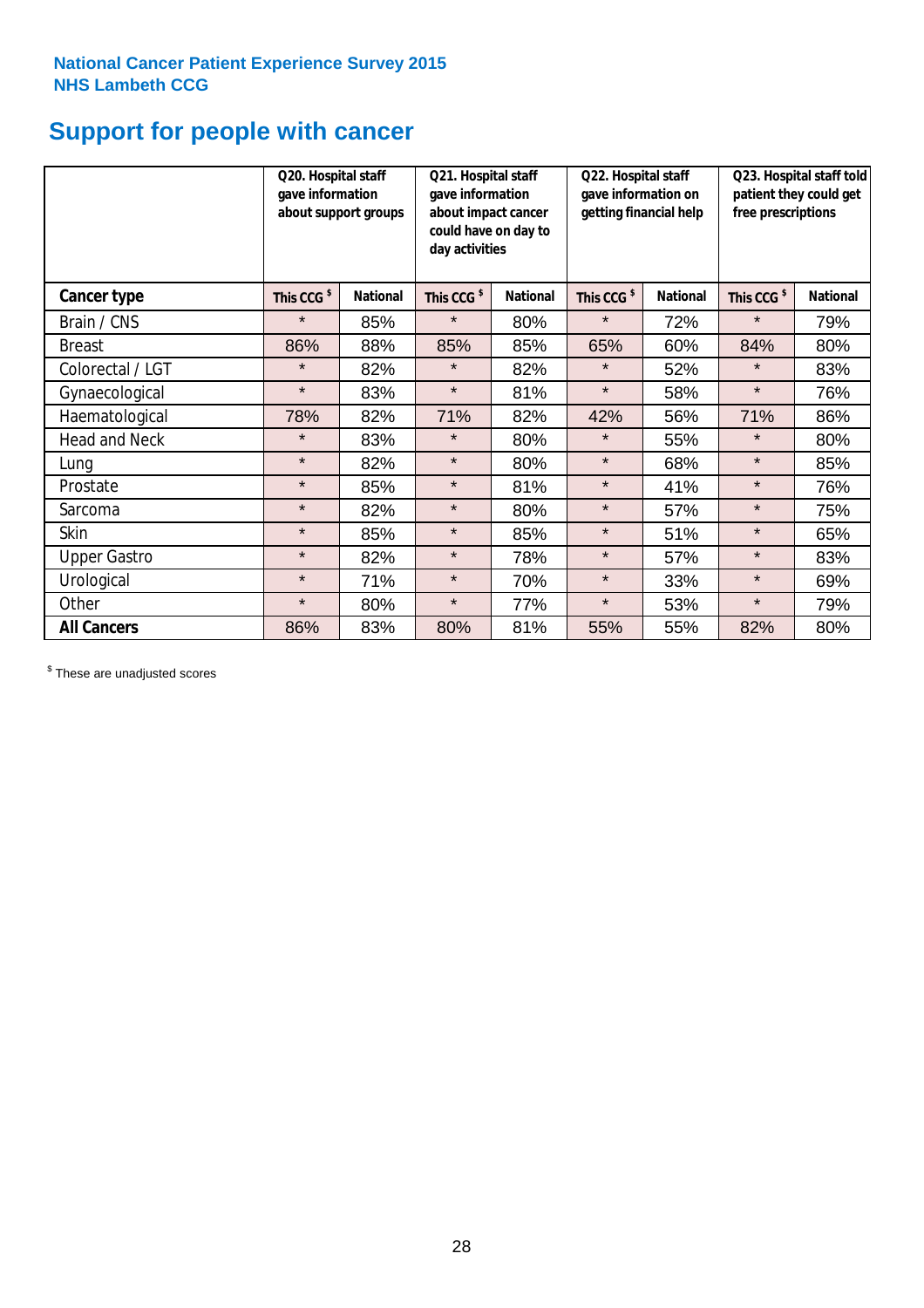### **Operations**

|                      | Q26. Staff explained<br>how operation had<br>gone in<br>understandable way |                 |  |  |
|----------------------|----------------------------------------------------------------------------|-----------------|--|--|
| <b>Cancer type</b>   | This CCG <sup>\$</sup>                                                     | <b>National</b> |  |  |
| Brain / CNS          | n.a.                                                                       | 75%             |  |  |
| <b>Breast</b>        | 71%                                                                        | 77%             |  |  |
| Colorectal / LGT     | $\star$                                                                    | 81%             |  |  |
| Gynaecological       | $\star$                                                                    | 79%             |  |  |
| Haematological       | $\star$                                                                    | 75%             |  |  |
| <b>Head and Neck</b> | $\star$                                                                    | 77%             |  |  |
| Lung                 | $\star$                                                                    | 76%             |  |  |
| Prostate             | $\star$                                                                    | 76%             |  |  |
| Sarcoma              | n.a.                                                                       | 80%             |  |  |
| Skin                 | $\star$                                                                    | 84%             |  |  |
| <b>Upper Gastro</b>  | $\star$                                                                    | 81%             |  |  |
| Urological           | $\star$                                                                    | 74%             |  |  |
| Other                | $\star$<br>78%                                                             |                 |  |  |
| <b>All Cancers</b>   | 77%                                                                        | 78%             |  |  |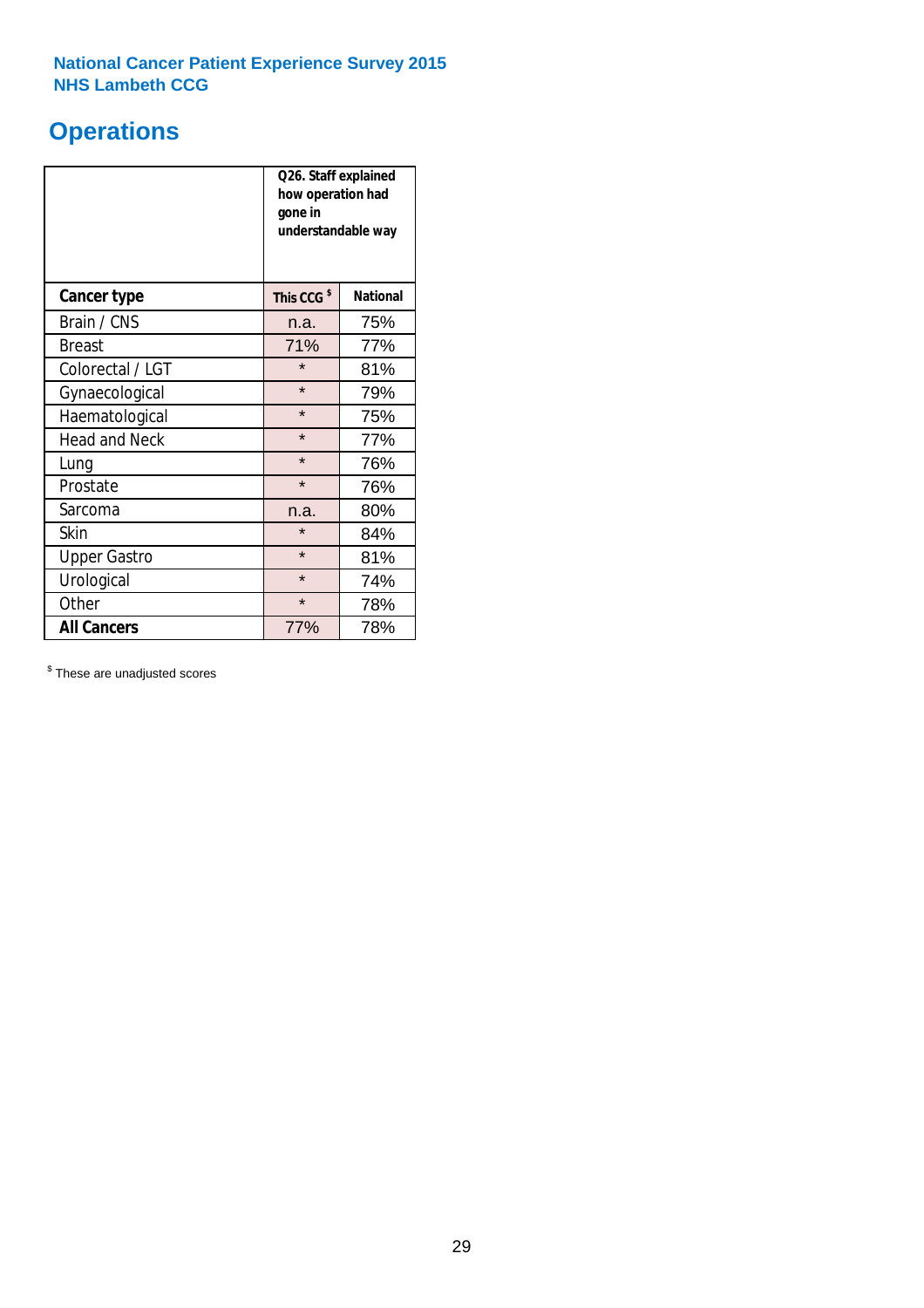# **Hospital care as an inpatient (Part 1 of 2)**

|                      | they were not there    | Q28. Groups of doctors<br>or nurses did not talk<br>in front of patient as if | Q29. Patient had<br>confidence and trust in<br>all doctors treating<br>them |                 | Q30. Patient's family<br>or someone close<br>definitely had<br>opportunity to talk to<br>doctor |                 | Q31. Patient had<br>confidence and trust in I<br>all ward nurses |                 |
|----------------------|------------------------|-------------------------------------------------------------------------------|-----------------------------------------------------------------------------|-----------------|-------------------------------------------------------------------------------------------------|-----------------|------------------------------------------------------------------|-----------------|
| Cancer type          | This CCG <sup>\$</sup> | <b>National</b>                                                               | This CCG <sup>\$</sup>                                                      | <b>National</b> | This CCG <sup>\$</sup>                                                                          | <b>National</b> | This CCG <sup>\$</sup>                                           | <b>National</b> |
| Brain / CNS          | $\star$                | 68%                                                                           | $\star$                                                                     | 78%             | n.a.                                                                                            | 65%             | $\star$                                                          | 67%             |
| <b>Breast</b>        | 81%                    | 89%                                                                           | 88%                                                                         | 86%             | 75%                                                                                             | 73%             | 85%                                                              | 74%             |
| Colorectal / LGT     | $\star$                | 75%                                                                           | $\star$                                                                     | 85%             | $\star$                                                                                         | 72%             | $\star$                                                          | 68%             |
| Gynaecological       | $\star$                | 84%                                                                           | $\star$                                                                     | 86%             | $\star$                                                                                         | 71%             | $\star$                                                          | 69%             |
| Haematological       | $\star$                | 80%                                                                           | $\star$                                                                     | 81%             | $\star$                                                                                         | 75%             | $\star$                                                          | 73%             |
| <b>Head and Neck</b> | $\star$                | 79%                                                                           | $\star$                                                                     | 85%             | $\star$                                                                                         | 73%             | $\star$                                                          | 72%             |
| Lung                 | $\star$                | 75%                                                                           | $\star$                                                                     | 82%             | $\star$                                                                                         | 71%             | $\star$                                                          | 73%             |
| Prostate             | $\star$                | 84%                                                                           | $\star$                                                                     | 87%             | $\star$                                                                                         | 72%             | $\star$                                                          | 75%             |
| Sarcoma              | $\star$                | 82%                                                                           | $\star$                                                                     | 85%             | n.a.                                                                                            | 75%             | $\star$                                                          | 70%             |
| Skin                 | $\star$                | 85%                                                                           | $\star$                                                                     | 90%             | $\star$                                                                                         | 79%             | $\star$                                                          | 84%             |
| <b>Upper Gastro</b>  | $\star$                | 75%                                                                           | $\star$                                                                     | 83%             | $\star$                                                                                         | 72%             | $\star$                                                          | 70%             |
| Urological           | $\star$                | 80%                                                                           | $\star$                                                                     | 84%             | $\star$                                                                                         | 67%             | $\star$                                                          | 75%             |
| Other                | $\star$                | 79%                                                                           | $\star$                                                                     | 79%             | $\star$                                                                                         | 70%             | $\star$                                                          | 69%             |
| <b>All Cancers</b>   | 75%                    | 81%                                                                           | 84%                                                                         | 84%             | 76%                                                                                             | 72%             | 70%                                                              | 72%             |

|                      | Q32. Always / nearly<br>on duty | always enough nurses | Q33. All staff asked<br>patient what name<br>they preferred to be<br>called by |                 | Q34. Always given<br>enough privacy when<br>discussing condition or<br>treatment |                 | Q35. Patient was able<br>to discuss worries or<br>fears with staff during<br>visit |                 |
|----------------------|---------------------------------|----------------------|--------------------------------------------------------------------------------|-----------------|----------------------------------------------------------------------------------|-----------------|------------------------------------------------------------------------------------|-----------------|
| <b>Cancer type</b>   | This CCG <sup>\$</sup>          | <b>National</b>      | This CCG <sup>\$</sup>                                                         | <b>National</b> | This CCG <sup>\$</sup>                                                           | <b>National</b> | This CCG <sup>\$</sup>                                                             | <b>National</b> |
| Brain / CNS          | $\star$                         | 64%                  | $\star$                                                                        | 69%             | $\star$                                                                          | 80%             | $\star$                                                                            | 44%             |
| <b>Breast</b>        | 77%                             | 69%                  | 50%                                                                            | 60%             | 77%                                                                              | 86%             | $\star$                                                                            | 53%             |
| Colorectal / LGT     | $\star$                         | 61%                  | $\star$                                                                        | 70%             | $\star$                                                                          | 84%             | $\star$                                                                            | 54%             |
| Gynaecological       | $\star$                         | 65%                  | $\star$                                                                        | 63%             | $\star$                                                                          | 82%             | $\star$                                                                            | 50%             |
| Haematological       | $\star$                         | 63%                  | $\star$                                                                        | 67%             | $\star$                                                                          | 86%             | $\star$                                                                            | 55%             |
| <b>Head and Neck</b> | $\star$                         | 67%                  | $\star$                                                                        | 66%             | $\star$                                                                          | 85%             | $\star$                                                                            | 50%             |
| Lung                 | $\star$                         | 68%                  | $\star$                                                                        | 71%             | $\star$                                                                          | 84%             | $\star$                                                                            | 49%             |
| Prostate             | $\star$                         | 71%                  | $\star$                                                                        | 67%             | $\star$                                                                          | 87%             | $\star$                                                                            | 52%             |
| Sarcoma              | $\star$                         | 68%                  | $\star$                                                                        | 71%             | $\star$                                                                          | 87%             | $\star$                                                                            | 52%             |
| Skin                 | $\star$                         | 81%                  | $\star$                                                                        | 67%             | $\star$                                                                          | 89%             | $\star$                                                                            | 61%             |
| <b>Upper Gastro</b>  | $\star$                         | 62%                  | $\star$                                                                        | 75%             | $\star$                                                                          | 83%             | $\star$                                                                            | 53%             |
| Urological           | $\star$                         | 68%                  | $\star$                                                                        | 71%             | $\star$                                                                          | 84%             | $\star$                                                                            | 46%             |
| Other                | $\star$                         | 62%                  | $\star$                                                                        | 66%             | $\star$                                                                          | 82%             | $\star$                                                                            | 48%             |
| <b>All Cancers</b>   | 72%                             | 66%                  | 57%                                                                            | 67%             | 82%                                                                              | 85%             | 54%                                                                                | 52%             |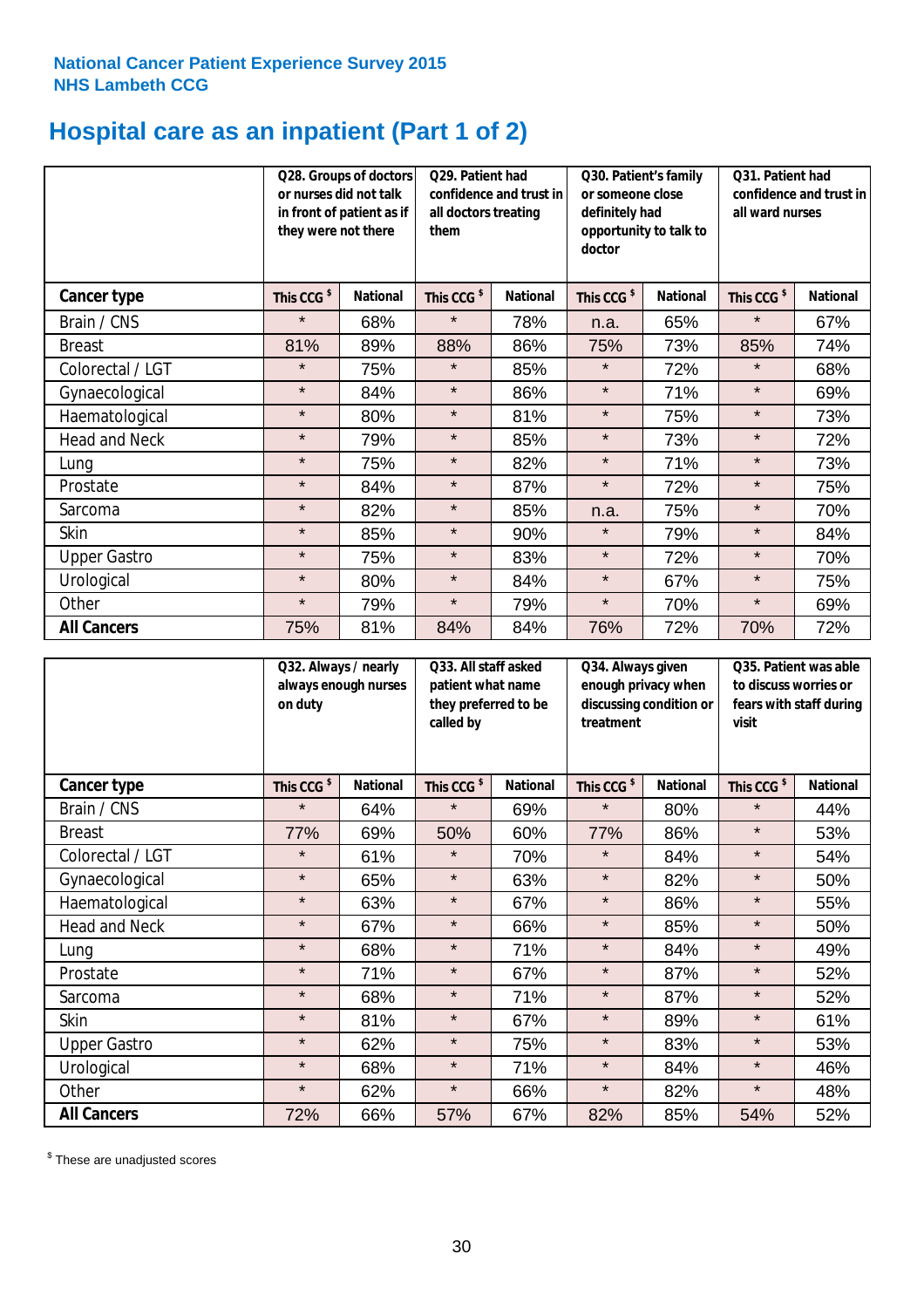# **Hospital care as an inpatient (Part 2 of 2)**

|                      | Q36. Hospital staff<br>definitely did<br>everything to help<br>control pain |                 | Q37. Always treated<br>with respect and<br>dignity by staff |                 | Q38. Given clear<br>written information<br>about what should /<br>should not do post<br>discharge |                 | Q39. Staff told patient<br>who to contact if<br>worried post discharge |                 |
|----------------------|-----------------------------------------------------------------------------|-----------------|-------------------------------------------------------------|-----------------|---------------------------------------------------------------------------------------------------|-----------------|------------------------------------------------------------------------|-----------------|
| Cancer type          | This CCG <sup>\$</sup>                                                      | <b>National</b> | This CCG <sup>\$</sup>                                      | <b>National</b> | This CCG <sup>\$</sup>                                                                            | <b>National</b> | This CCG <sup>\$</sup>                                                 | <b>National</b> |
| Brain / CNS          | $\star$                                                                     | 82%             | $\star$                                                     | 84%             | $\star$                                                                                           | 79%             | $\star$                                                                | 91%             |
| <b>Breast</b>        | 83%                                                                         | 86%             | 92%                                                         | 88%             | 88%                                                                                               | 90%             | 91%                                                                    | 95%             |
| Colorectal / LGT     | $\star$                                                                     | 84%             | $\star$                                                     | 86%             | $\star$                                                                                           | 83%             | $\star$                                                                | 94%             |
| Gynaecological       | $\star$                                                                     | 83%             | $\star$                                                     | 85%             | $\star$                                                                                           | 86%             | $\star$                                                                | 93%             |
| Haematological       | $\star$                                                                     | 84%             | $\star$                                                     | 89%             | $\star$                                                                                           | 79%             | $\star$                                                                | 95%             |
| <b>Head and Neck</b> | $\star$                                                                     | 84%             | $\star$                                                     | 88%             | $\star$                                                                                           | 86%             | $\star$                                                                | 92%             |
| Lung                 | $\star$                                                                     | 83%             | $\star$                                                     | 87%             | $\star$                                                                                           | 81%             | $\star$                                                                | 92%             |
| Prostate             | $\star$                                                                     | 85%             | $\star$                                                     | 91%             | $\star$                                                                                           | 87%             | $\star$                                                                | 94%             |
| Sarcoma              | n.a.                                                                        | 86%             | $\star$                                                     | 91%             | $\star$                                                                                           | 83%             | $\star$                                                                | 94%             |
| Skin                 | $\star$                                                                     | 88%             | $\star$                                                     | 93%             | $\star$                                                                                           | 91%             | $\star$                                                                | 97%             |
| <b>Upper Gastro</b>  | $\star$                                                                     | 83%             | $\star$                                                     | 86%             | $\star$                                                                                           | 79%             | $\star$                                                                | 93%             |
| Urological           | $\star$                                                                     | 80%             | $\star$                                                     | 88%             | $\star$                                                                                           | 83%             | $\star$                                                                | 90%             |
| Other                | $\star$                                                                     | 82%             | $\star$                                                     | 85%             | $\star$                                                                                           | 80%             | $\star$                                                                | 92%             |
| <b>All Cancers</b>   | 81%                                                                         | 84%             | 83%                                                         | 87%             | 86%                                                                                               | 84%             | 94%                                                                    | 94%             |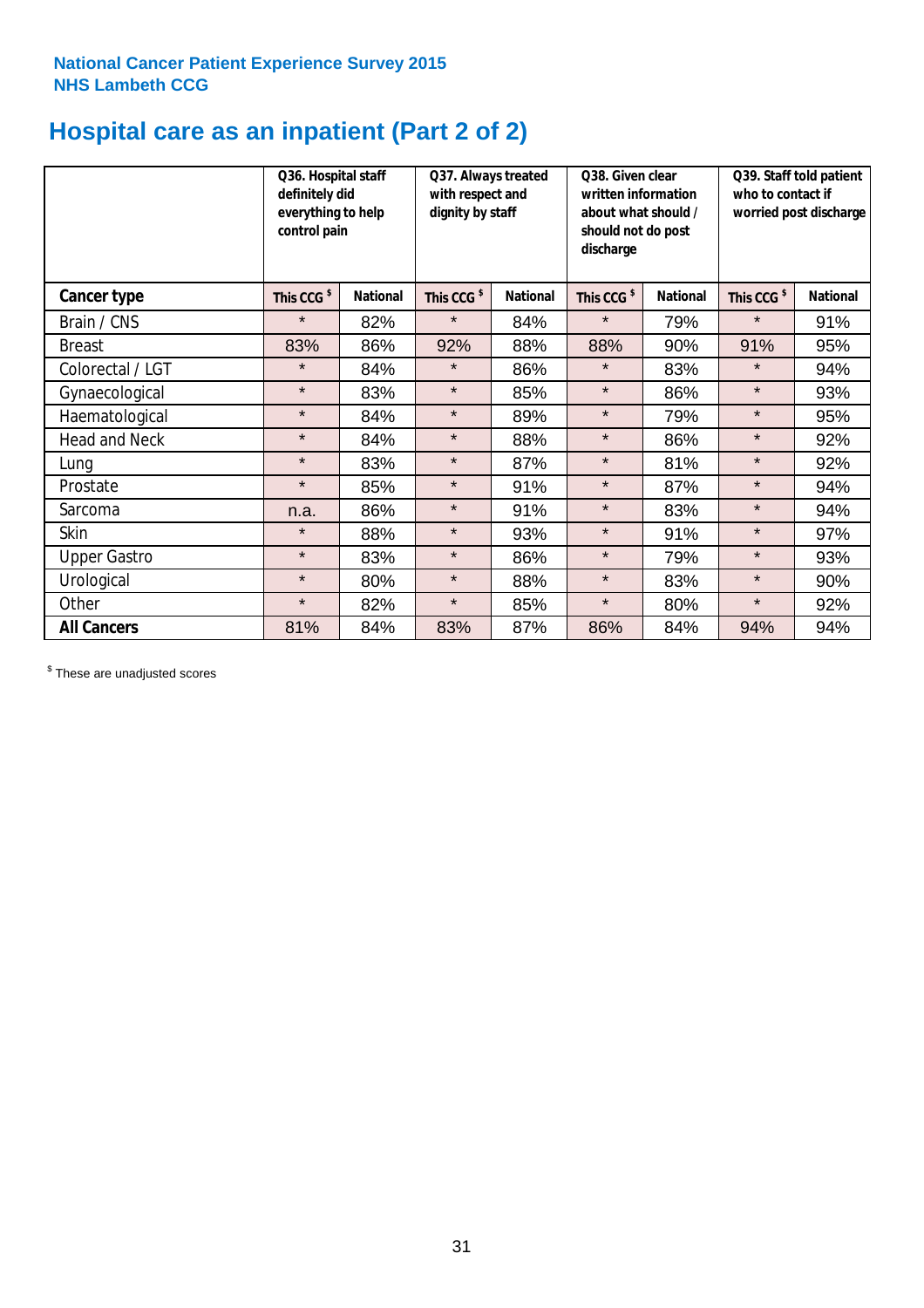# **Hospital care as a day patient / outpatient**

|                      | to discuss worries or<br>visit | Q41. Patient was able<br>fears with staff during | Q42. Doctor had the<br>right notes and other<br>documentation with<br>them |                 | Q44. Beforehand<br>patient had all<br>information needed<br>about radiotherapy<br>treatment |                 | Q45. Patient given<br>understandable<br>information about<br>whether radiotherapy<br>was working |                 |
|----------------------|--------------------------------|--------------------------------------------------|----------------------------------------------------------------------------|-----------------|---------------------------------------------------------------------------------------------|-----------------|--------------------------------------------------------------------------------------------------|-----------------|
| <b>Cancer type</b>   | This CCG <sup>\$</sup>         | <b>National</b>                                  | This CCG <sup>\$</sup>                                                     | <b>National</b> | This CCG <sup>\$</sup>                                                                      | <b>National</b> | This CCG <sup>\$</sup>                                                                           | <b>National</b> |
| Brain / CNS          | $\star$                        | 65%                                              | n.a.                                                                       | 94%             | n.a.                                                                                        | 85%             | n.a.                                                                                             | 52%             |
| <b>Breast</b>        | 68%                            | 70%                                              | 100%                                                                       | 95%             | $\star$                                                                                     | 87%             | $\star$                                                                                          | 60%             |
| Colorectal / LGT     | $\star$                        | 73%                                              | 100%                                                                       | 95%             | $\star$                                                                                     | 85%             | $\star$                                                                                          | 55%             |
| Gynaecological       | $\star$                        | 70%                                              | $\star$                                                                    | 96%             | $\star$                                                                                     | 85%             | $\star$                                                                                          | 64%             |
| Haematological       | 63%                            | 74%                                              | 97%                                                                        | 97%             | $\star$                                                                                     | 82%             | $\star$                                                                                          | 64%             |
| <b>Head and Neck</b> | $\star$                        | 69%                                              | $\star$                                                                    | 95%             | $\star$                                                                                     | 86%             | $\star$                                                                                          | 60%             |
| Lung                 | $\star$                        | 69%                                              | $\star$                                                                    | 96%             | $\star$                                                                                     | 86%             | $\star$                                                                                          | 59%             |
| Prostate             | $\star$                        | 69%                                              | $\star$                                                                    | 95%             | $\star$                                                                                     | 88%             | $\star$                                                                                          | 61%             |
| Sarcoma              | $\star$                        | 68%                                              | $\star$                                                                    | 97%             | $\star$                                                                                     | 88%             | $\star$                                                                                          | 63%             |
| Skin                 | $\star$                        | 73%                                              | $\star$                                                                    | 96%             | n.a.                                                                                        | 81%             | n.a.                                                                                             | 63%             |
| <b>Upper Gastro</b>  | $\star$                        | 68%                                              | $\star$                                                                    | 95%             | $\star$                                                                                     | 85%             | $\star$                                                                                          | 57%             |
| Urological           | $\star$                        | 65%                                              | $\star$                                                                    | 95%             | $\star$                                                                                     | 81%             | $\star$                                                                                          | 53%             |
| Other                | $\star$                        | 67%                                              | $\star$                                                                    | 95%             | $\star$                                                                                     | 83%             | $\star$                                                                                          | 59%             |
| <b>All Cancers</b>   | 67%                            | 70%                                              | 96%                                                                        | 96%             | 85%                                                                                         | 86%             | 55%                                                                                              | 60%             |

|                      | O47. Beforehand<br>patient had all<br>information needed<br>about chemotherapy<br>whether<br>treatment<br>working |                 |                        | Q48. Patient given<br>understandable<br>information about<br>chemotherapy was |  |  |
|----------------------|-------------------------------------------------------------------------------------------------------------------|-----------------|------------------------|-------------------------------------------------------------------------------|--|--|
| <b>Cancer type</b>   | This CCG <sup>\$</sup>                                                                                            | <b>National</b> | This CCG <sup>\$</sup> | <b>National</b>                                                               |  |  |
| Brain / CNS          | $\star$                                                                                                           | 82%             | $\star$                | 57%                                                                           |  |  |
| <b>Breast</b>        | 79%                                                                                                               | 83%             | 53%                    | 62%                                                                           |  |  |
| Colorectal / LGT     | $\star$                                                                                                           | 86%             | $\star$                | 65%                                                                           |  |  |
| Gynaecological       | $\star$                                                                                                           | 86%             | $\star$                | 68%                                                                           |  |  |
| Haematological       | 68%                                                                                                               | 85%             | 56%                    | 75%                                                                           |  |  |
| <b>Head and Neck</b> | $\star$                                                                                                           | 80%             | $\star$                | 52%                                                                           |  |  |
| Lung                 | $\star$                                                                                                           | 85%             | $\star$                | 68%                                                                           |  |  |
| Prostate             | n.a.                                                                                                              | 83%             | n.a.                   | 69%                                                                           |  |  |
| Sarcoma              | $\star$                                                                                                           | 82%             | $\star$                | 70%                                                                           |  |  |
| Skin                 | n.a.                                                                                                              | 92%             | n.a.                   | 80%                                                                           |  |  |
| <b>Upper Gastro</b>  | $\star$                                                                                                           | 83%             | $\star$                | 64%                                                                           |  |  |
| Urological           | $\star$                                                                                                           | 83%             | $\star$                | 66%                                                                           |  |  |
| Other                | $\star$                                                                                                           | 85%             | $\star$                | 70%                                                                           |  |  |
| <b>All Cancers</b>   | 78%                                                                                                               | 84%             | 61%                    | 68%                                                                           |  |  |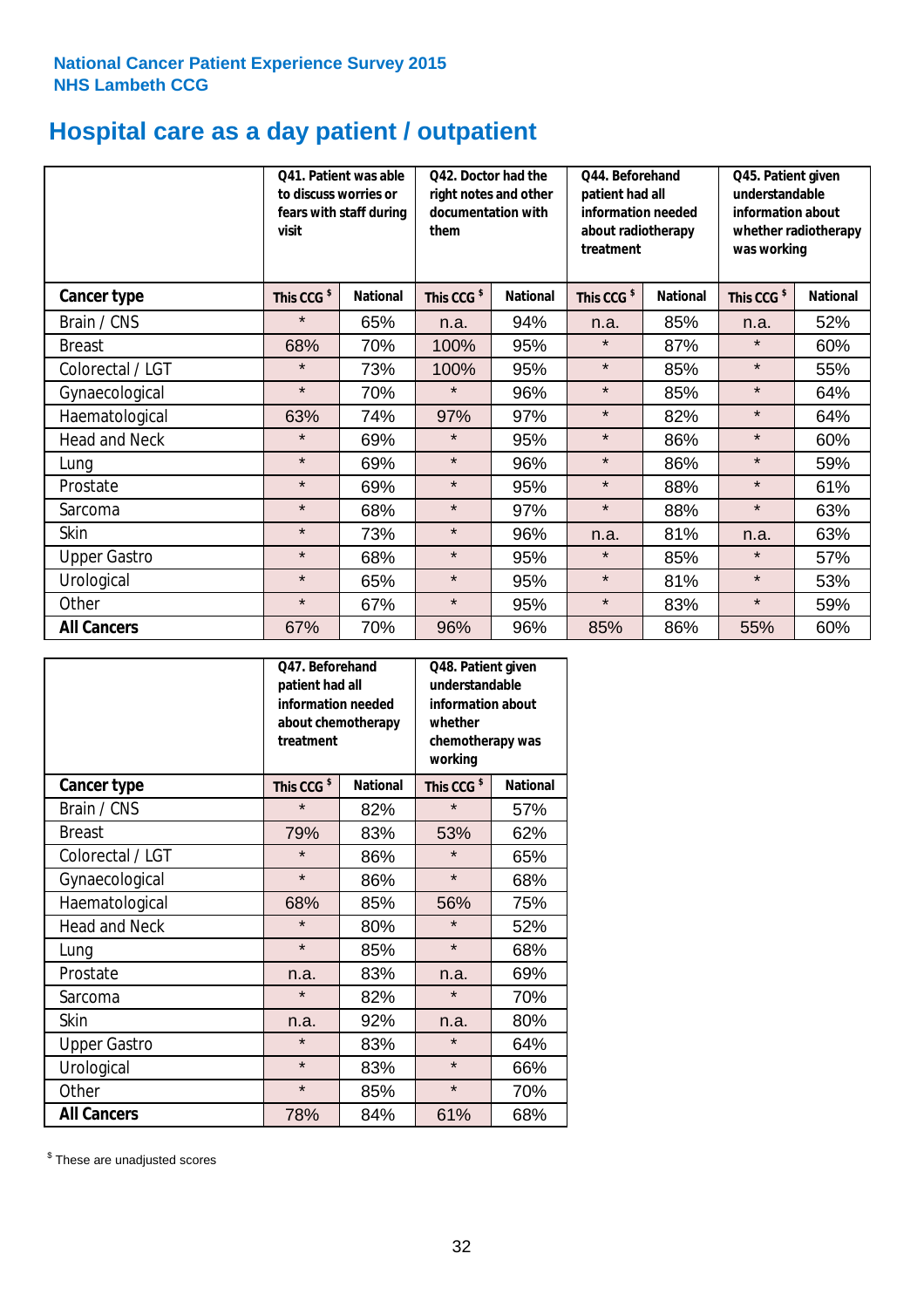### **Home care and support**

|                      | Q49. Hospital staff<br>gave family or                                                  | someone close all the<br>information needed to<br>help with care at home | Q50. Patient definitely<br>given enough support<br>from health or social<br>services during<br>treatment |                 | Q51. Patient definitely<br>given enough support<br>from health or social<br>services after<br>treatment |     |
|----------------------|----------------------------------------------------------------------------------------|--------------------------------------------------------------------------|----------------------------------------------------------------------------------------------------------|-----------------|---------------------------------------------------------------------------------------------------------|-----|
| <b>Cancer type</b>   | This CCG <sup>\$</sup><br><b>National</b><br>This CCG <sup>\$</sup><br><b>National</b> |                                                                          | This CCG <sup>\$</sup>                                                                                   | <b>National</b> |                                                                                                         |     |
| Brain / CNS          | n.a.                                                                                   | 56%                                                                      | $\star$                                                                                                  | 44%             | n.a.                                                                                                    | 44% |
| <b>Breast</b>        | 59%                                                                                    | 57%                                                                      | 25%                                                                                                      | 54%             | $\star$                                                                                                 | 40% |
| Colorectal / LGT     | $\star$                                                                                | 60%                                                                      | $\star$                                                                                                  | 62%             | $\star$                                                                                                 | 52% |
| Gynaecological       | $\star$                                                                                | 56%                                                                      | $\star$                                                                                                  | 52%             | $\star$                                                                                                 | 42% |
| Haematological       | 61%                                                                                    | 60%                                                                      | $\star$                                                                                                  | 52%             | $\star$                                                                                                 | 43% |
| <b>Head and Neck</b> | $\star$                                                                                | 59%                                                                      | $\star$                                                                                                  | 53%             | $\star$                                                                                                 | 50% |
| Lung                 | $\star$                                                                                | 57%                                                                      | $\star$                                                                                                  | 52%             | $\star$                                                                                                 | 42% |
| Prostate             | $\star$                                                                                | 55%                                                                      | $\star$                                                                                                  | 47%             | $\star$                                                                                                 | 43% |
| Sarcoma              | $\star$                                                                                | 59%                                                                      | $\star$                                                                                                  | 58%             | $\star$                                                                                                 | 53% |
| Skin                 | $\star$                                                                                | 67%                                                                      | $\star$                                                                                                  | 58%             | $\star$                                                                                                 | 61% |
| <b>Upper Gastro</b>  | $\star$                                                                                | 59%                                                                      | $\star$                                                                                                  | 54%             | $\star$                                                                                                 | 45% |
| Urological           | $\star$                                                                                | 55%                                                                      | $\star$                                                                                                  | 47%             | $\star$                                                                                                 | 44% |
| Other                | $\star$                                                                                | 54%                                                                      | $\star$                                                                                                  | 55%             | $\star$                                                                                                 | 48% |
| <b>All Cancers</b>   | 62%                                                                                    | 58%                                                                      | 47%                                                                                                      | 54%             | 43%                                                                                                     | 45% |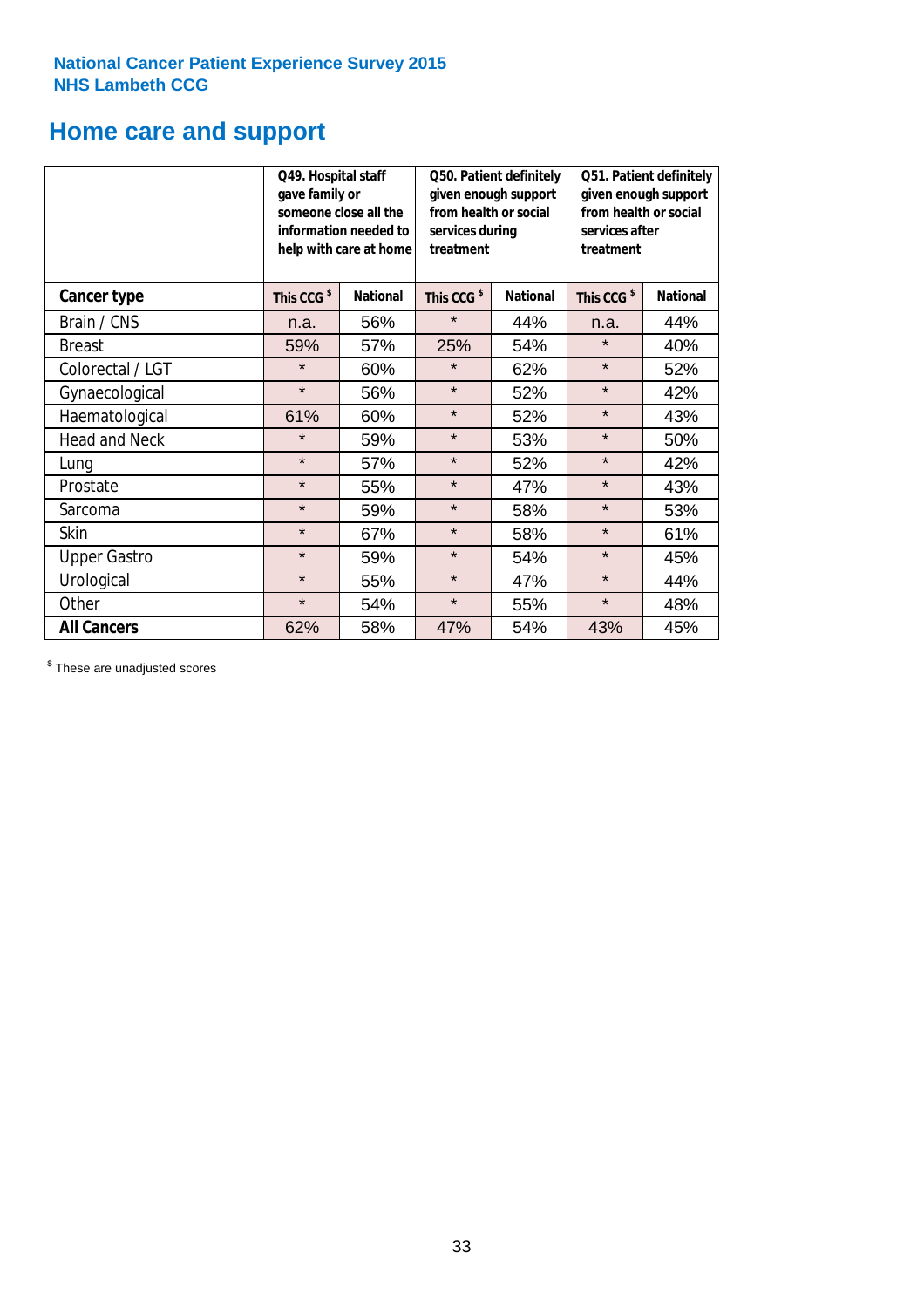# **Care from your general practice**

|                      | information about<br>treatment | Q52. GP given enough<br>patient's condition and | <b>O53. Practice staff</b><br>definitely did<br>everything they could<br>to support patient |                 |  |
|----------------------|--------------------------------|-------------------------------------------------|---------------------------------------------------------------------------------------------|-----------------|--|
| <b>Cancer type</b>   | This CCG <sup>\$</sup>         | <b>National</b>                                 | This CCG <sup>\$</sup>                                                                      | <b>National</b> |  |
| Brain / CNS          | $\star$                        | 94%                                             | $\star$                                                                                     | 59%             |  |
| <b>Breast</b>        | 90%                            | 96%                                             | 62%                                                                                         | 63%             |  |
| Colorectal / LGT     | 86%                            | 95%                                             | $\star$                                                                                     | 63%             |  |
| Gynaecological       | $\star$                        | 95%                                             | $\star$                                                                                     | 59%             |  |
| Haematological       | 100%                           | 96%                                             | $\star$                                                                                     | 61%             |  |
| <b>Head and Neck</b> | $\star$                        | 93%                                             | $\star$                                                                                     | 60%             |  |
| Lung                 | $\star$                        | 95%                                             | $\star$                                                                                     | 62%             |  |
| Prostate             | $\star$                        | 95%                                             | $\star$                                                                                     | 67%             |  |
| Sarcoma              | $\star$                        | 97%                                             | $\star$                                                                                     | 65%             |  |
| Skin                 | $\star$                        | 97%                                             | $\star$                                                                                     | 71%             |  |
| <b>Upper Gastro</b>  | $\star$                        | 94%                                             | $\star$                                                                                     | 62%             |  |
| Urological           | $\star$                        | 95%                                             | $\star$                                                                                     | 64%             |  |
| Other                | $\star$                        | 95%                                             | $\star$                                                                                     | 61%             |  |
| <b>All Cancers</b>   | 91%                            | 95%                                             | 62%                                                                                         | 63%             |  |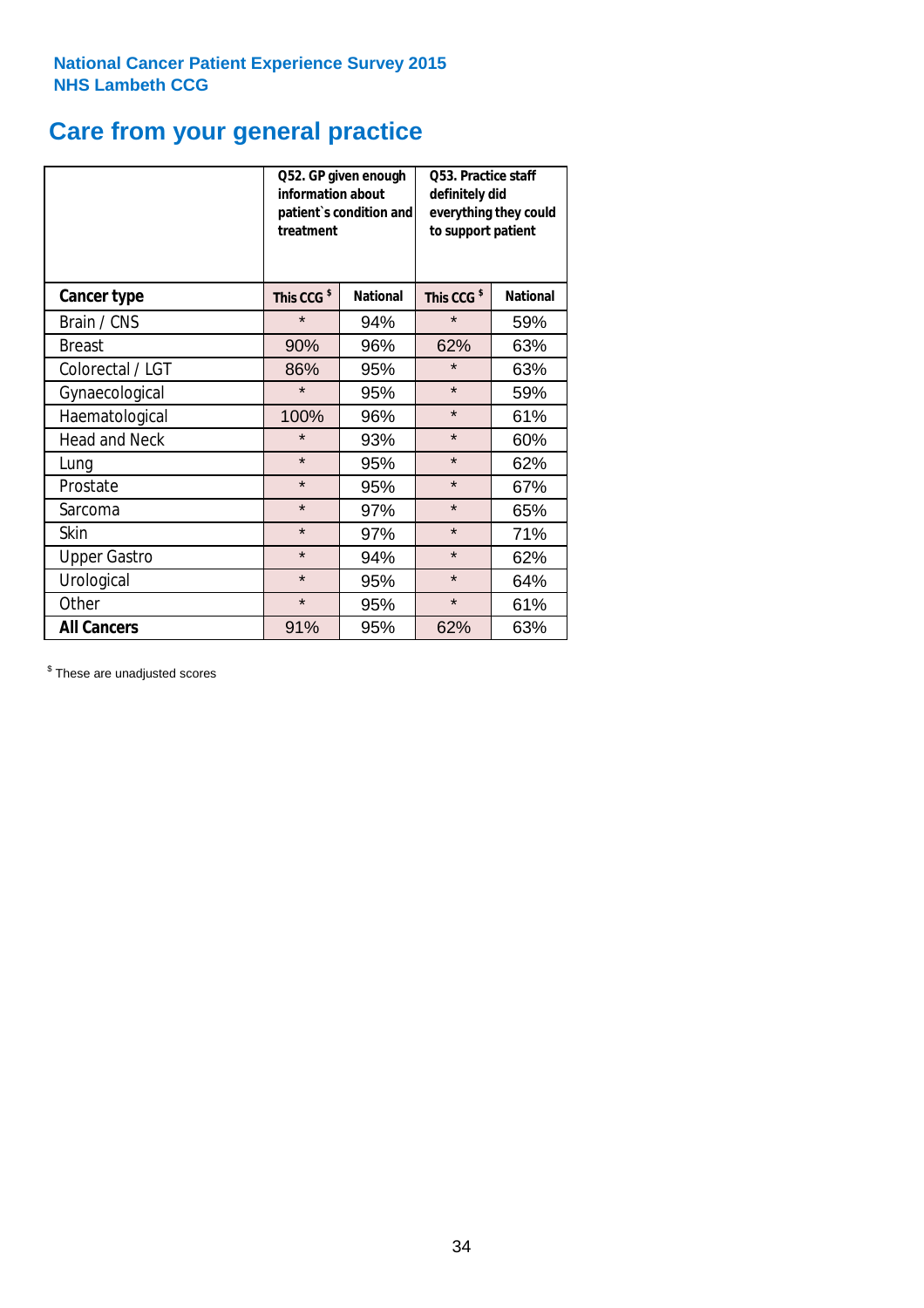### **Your overall NHS care**

|                      | Q54. Hospital and<br>community staff<br>always worked well<br>together |                 | Q55. Patient given a<br>care plan |                 | Q56. Overall the<br>administration of the<br>care was very good /<br>qood |                 | Q57. Length of time for<br>attending clinics and<br>appointments was<br>right |                 |
|----------------------|------------------------------------------------------------------------|-----------------|-----------------------------------|-----------------|---------------------------------------------------------------------------|-----------------|-------------------------------------------------------------------------------|-----------------|
| <b>Cancer type</b>   | This CCG <sup>\$</sup>                                                 | <b>National</b> | This CCG <sup>\$</sup>            | <b>National</b> | This CCG <sup>\$</sup>                                                    | <b>National</b> | This CCG <sup>\$</sup>                                                        | <b>National</b> |
| Brain / CNS          | $\star$                                                                | 45%             | $\star$                           | 29%             | $\star$                                                                   | 84%             | $\star$                                                                       | 60%             |
| <b>Breast</b>        | 56%                                                                    | 60%             | 37%                               | 35%             | 90%                                                                       | 90%             | 53%                                                                           | 64%             |
| Colorectal / LGT     | 67%                                                                    | 60%             | $\star$                           | 36%             | 96%                                                                       | 88%             | 70%                                                                           | 68%             |
| Gynaecological       | $\star$                                                                | 58%             | $\star$                           | 29%             | $\star$                                                                   | 89%             | $\star$                                                                       | 66%             |
| Haematological       | 62%                                                                    | 63%             | 42%                               | 33%             | 89%                                                                       | 92%             | 53%                                                                           | 62%             |
| <b>Head and Neck</b> | $\star$                                                                | 58%             | $\star$                           | 34%             | $\star$                                                                   | 89%             | $\star$                                                                       | 65%             |
| Lung                 | $\star$                                                                | 63%             | $\star$                           | 32%             | $\star$                                                                   | 89%             | $\star$                                                                       | 70%             |
| Prostate             | 67%                                                                    | 63%             | $\star$                           | 36%             | 95%                                                                       | 87%             | 81%                                                                           | 71%             |
| Sarcoma              | $\star$                                                                | 60%             | $\star$                           | 31%             | $\star$                                                                   | 90%             | $\star$                                                                       | 63%             |
| Skin                 | $\star$                                                                | 69%             | $\star$                           | 39%             | $\star$                                                                   | 89%             | $\star$                                                                       | 73%             |
| <b>Upper Gastro</b>  | $\star$                                                                | 58%             | $\star$                           | 36%             | $\star$                                                                   | 88%             | $\star$                                                                       | 66%             |
| Urological           | $\star$                                                                | 62%             | $\star$                           | 26%             | $\star$                                                                   | 84%             | $\star$                                                                       | 73%             |
| Other                | $\star$                                                                | 56%             | $\star$                           | 29%             | $\star$                                                                   | 87%             | $\star$                                                                       | 61%             |
| <b>All Cancers</b>   | 59%                                                                    | 61%             | 45%                               | 33%             | 91%                                                                       | 89%             | 60%                                                                           | 66%             |

|                      | Q58. Taking part in<br>cancer research | discussed with patient | Q59. Patient's average<br>rating of care scored<br>from very poor to very<br>good |                 |  |
|----------------------|----------------------------------------|------------------------|-----------------------------------------------------------------------------------|-----------------|--|
| <b>Cancer type</b>   | This CCG <sup>\$</sup>                 | <b>National</b>        | This CCG <sup>\$</sup>                                                            | <b>National</b> |  |
| Brain / CNS          | $\star$                                | 32%                    | $\star$                                                                           | 8.5             |  |
| <b>Breast</b>        | 43%                                    | 28%                    | 8.5                                                                               | 8.8             |  |
| Colorectal / LGT     | 33%                                    | 22%                    | 9.0                                                                               | 8.7             |  |
| Gynaecological       | $\star$                                | 27%                    | $\star$                                                                           | 8.7             |  |
| Haematological       | 53%                                    | 36%                    | 8.4                                                                               | 8.8             |  |
| <b>Head and Neck</b> | $\star$                                | 21%                    | $\star$                                                                           | 8.6             |  |
| Lung                 | $\star$                                | 34%                    | $\star$                                                                           | 8.6             |  |
| Prostate             | $\star$                                | 35%                    | 8.8                                                                               | 8.6             |  |
| Sarcoma              | $\star$                                | 29%                    | $\star$                                                                           | 8.7             |  |
| Skin                 | $\star$                                | 17%                    | $\star$                                                                           | 8.9             |  |
| <b>Upper Gastro</b>  | $\star$                                | 30%                    | $\star$                                                                           | 8.6             |  |
| Urological           | $\star$                                | 14%                    | $\star$                                                                           | 8.5             |  |
| Other                | $\star$                                | 31%                    | $\star$                                                                           | 8.6             |  |
| <b>All Cancers</b>   | 42%                                    | 28%                    | 8.5                                                                               | 8.7             |  |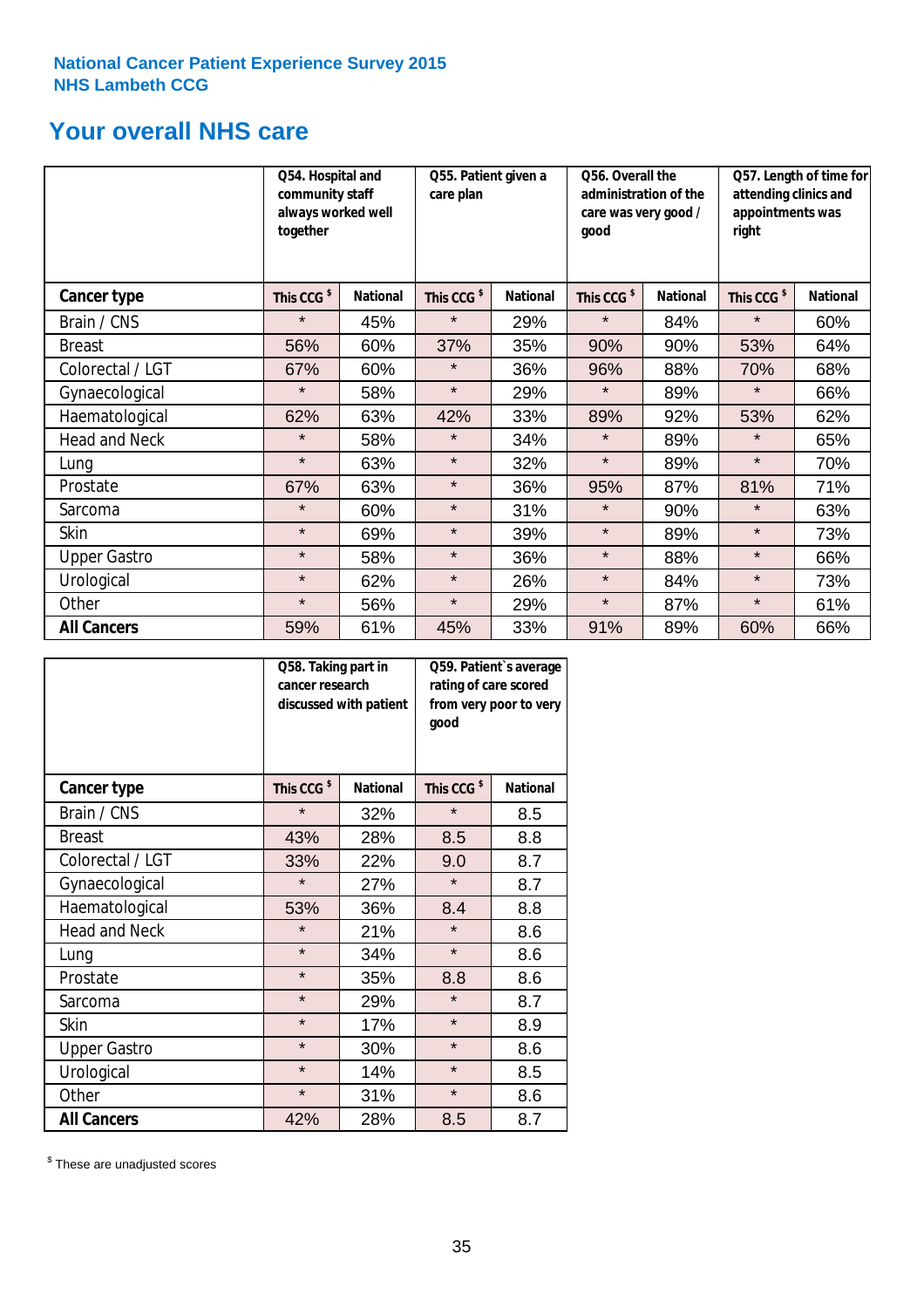### **Annex**

### **Methodology**

The sample for the survey included all adult (aged 16 and over) NHS patients, with a confirmed primary diagnosis of cancer, discharged from an NHS Trust after an inpatient episode or day case attendance for cancer related treatment in the months of April, May and June 2015.

The patients included in the sample had relevant cancer ICD10 codes (C00-99 excluding C44 and C84, and D05) in the first diagnosis field of their patient records, applied to their patient files by the relevant NHS Trust, and were alive at the point at which fieldwork commenced. Deceased checks were undertaken on up to three occasions during fieldwork, to ensure that questionnaires were not sent to patients who had died since their treatment.

Trust samples were checked rigorously for duplicates and patient lists were also de-duplicated nationally to ensure that patients did not receive multiple copies of questionnaires.

The fieldwork for the survey was undertaken between October 2015 and March 2016.

For the first time, the survey used a mixed mode methodology. Questionnaires were sent by post with two reminders where necesssary, but also included an option to complete online. A Freephone helpline was available for respondents to ask questions about the survey, to enable them to complete their questionnaires over the phone, and to provide access to a translation and interpreting facility for those whose first language was not English.

The Health Research Authority supported the survey by granting Section 251 approval.

#### **Further information**

Further information on survey methodology, as well as all of the national and local reports and data, is available at www.ncpes.co.uk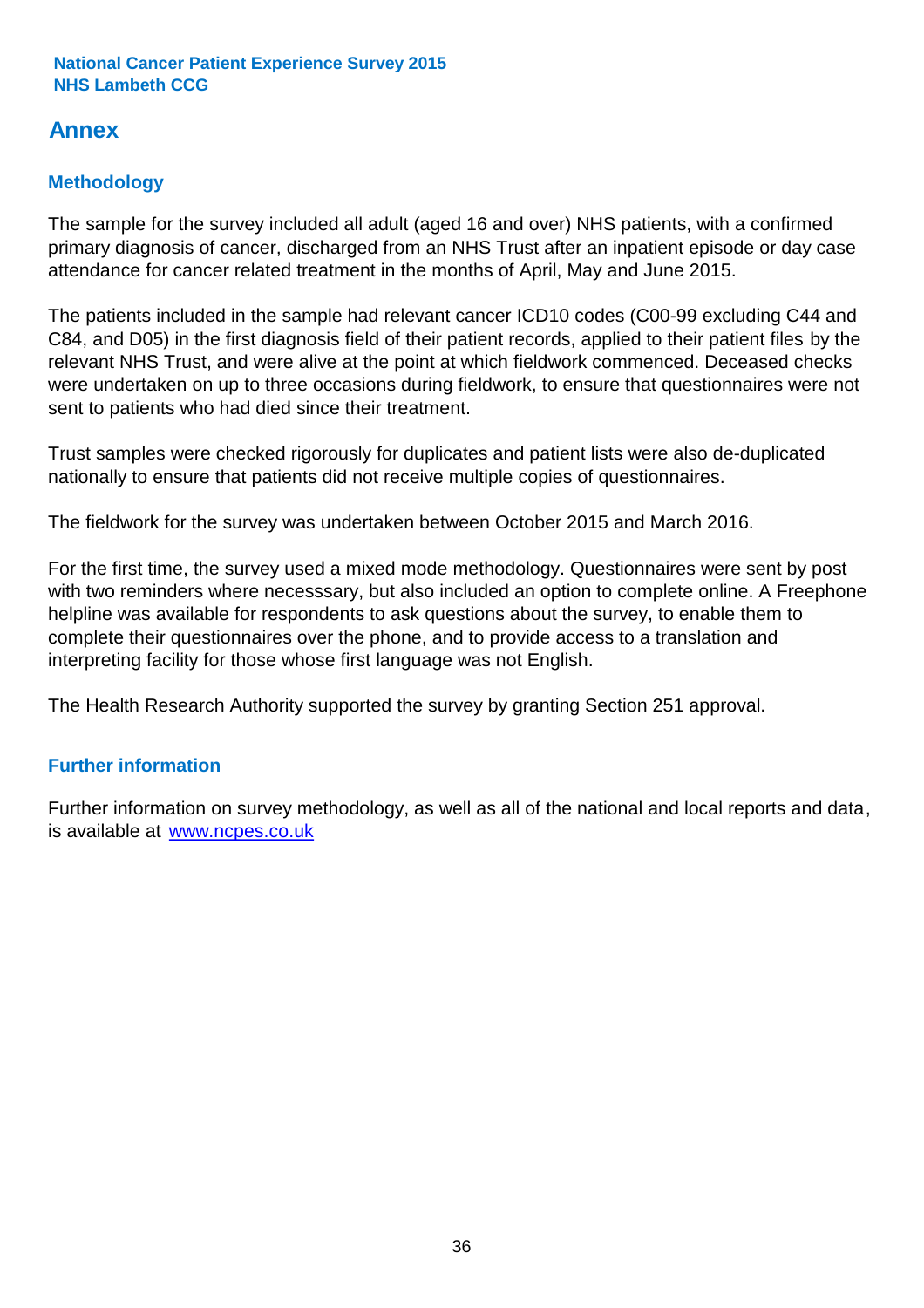#### **Redevelopment of the 2015 survey**

A number of significant changes have been made to the National Cancer Patient Experience Survey in 2015:

- the length of the questionnaire has been reduced
- response options have been reviewed and changed to make them consistent throughout the survey
- some of the questions and / or answer options have been changed so that they are now in line with questions in other patient surveys (e.g. the Care Quality Commission national patient surveys), to improve comparability between them
- the topic areas within the questionnaire have been redesigned to capture the whole patient journey.

There are 50 questions in the questionnaire that relate directly to patient experience. Of these, 14 remain unchanged from previous years; and a further 21 have been slightly amended. We draw caution in directly comparing data from the 2015 survey to the findings of the previous CPES surveys, even for identical questions. Changes in the structure of the survey instrument (questionnaire) and also the administration of the survey (calendar period and length of time from sampling to field work start and completion) may influence nationwide averages, although these features will not greatly impact on relative comparisons (e.g. between patient groups or hospitals).

The other 15 questions are either new or substantially changed from previous years.

It is expected that there will be few, if any changes, to the questionnaire going forward so we will be able to compare the results year on year. Where changes are necessary they are expected to be for methodological reasons or to improve question reliability.

Another significant change in 2015 is that an online version of the questionnaire has been developed. The online version was developed to make the questionnaire more accessible for respondents. This may have an impact on the demographic characteristics of the respondents. This may be an improvement if previously underrepresented groups have responded. However, changes to the demographics of respondents may have implications on the overall results - and again, leads us to draw caution in directly comparing results with previous years.

#### **Official Statistics**

The 2015 survey data has been published for the first time as Official Statistics. The 2015 survey data has been produced and published in line with the Code of Practice for Official Statistics.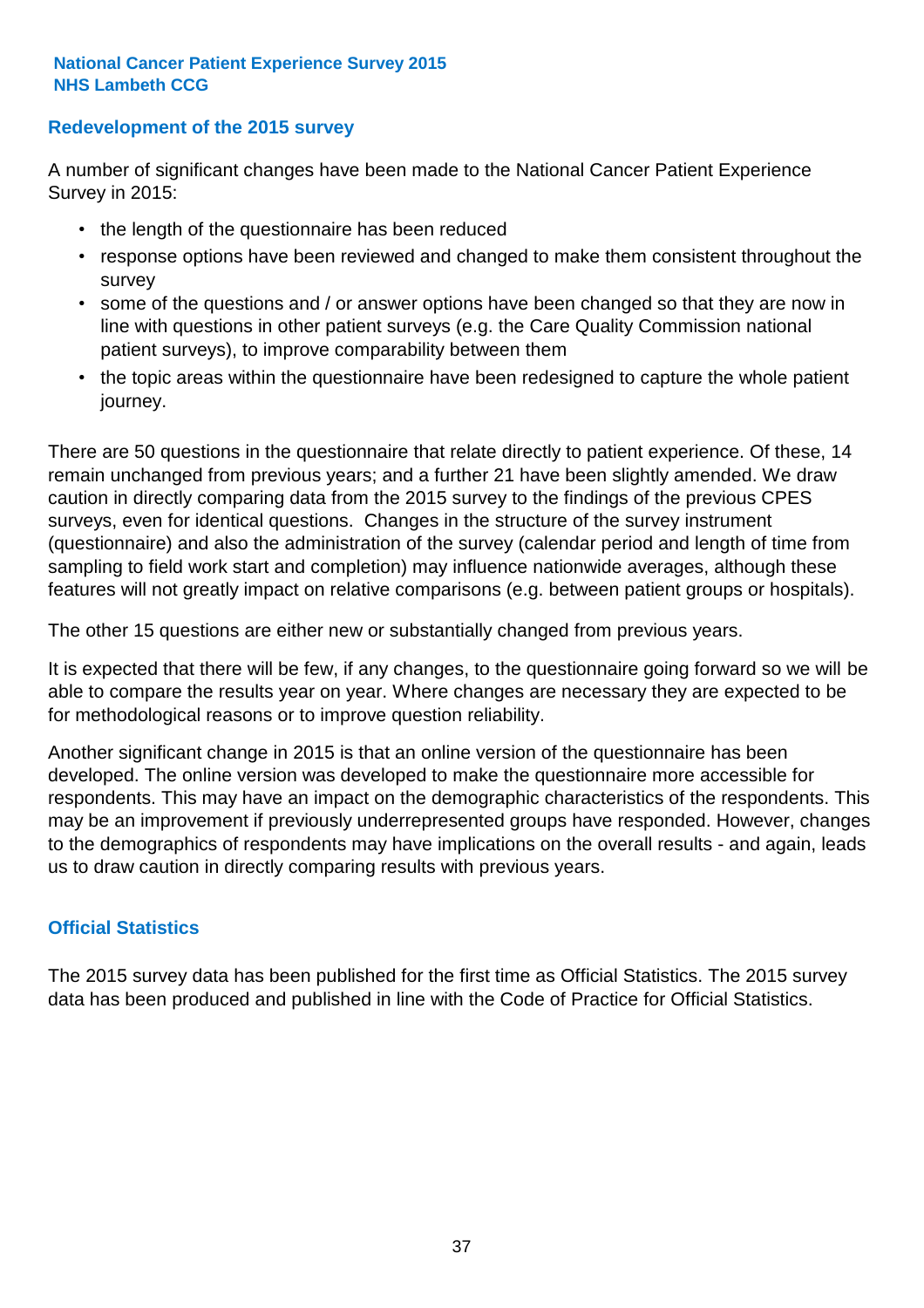#### **Scoring methodologies**

49 of the 50 questions relating directly to patient experience have been summarised as the score of the percentage of patients who reported a positive experience. For example:

- question 6 asks: "Overall, how did you feel about the length of time you had to wait for your test to be done?". Responses have been recorded as positive only for those patients who selected the first option ("It was about right")
- question 11 asks: "When you were told you had cancer, were you given written information about the type of cancer you had?". Responses have been recorded as positive only for those patients who selected the first option ("Yes, and it was easy to understand").

Where options do not provide any information on positive/negative patient experience (e.g. "Don't know / can't remember"), they are excluded from the score.

The other question (question 59) asks respondents to rate their overall care on a scale of 0 to 10. Scores have been given as an average on this scale.

A copy of the 2015 questionnaire, marked up with all of these scoring conventions, is available at www.ncpes.co.uk

Further details on the scoring methodology can be found in the technical document for the survey, available at <u>www.ncpes.co.uk</u>

#### **Case-mix adjustment**

For the first time in 2015, case-mix adjusted findings are being presented alongside unadjusted results for CCGs. Case-mix adjustment allows us to account for the impact that differing patient populations might have on results. By using the case-mix adjusted estimates we can obtain a greater understanding of how a CCG is performing given their patient population.

The factors taken into account in this case-mix adjustment are gender, age, ethnic group, deprivation, and tumour group.

For further details on case-mix adjustment, please refer to the technical document for the survey, available at www.ncpes.co.uk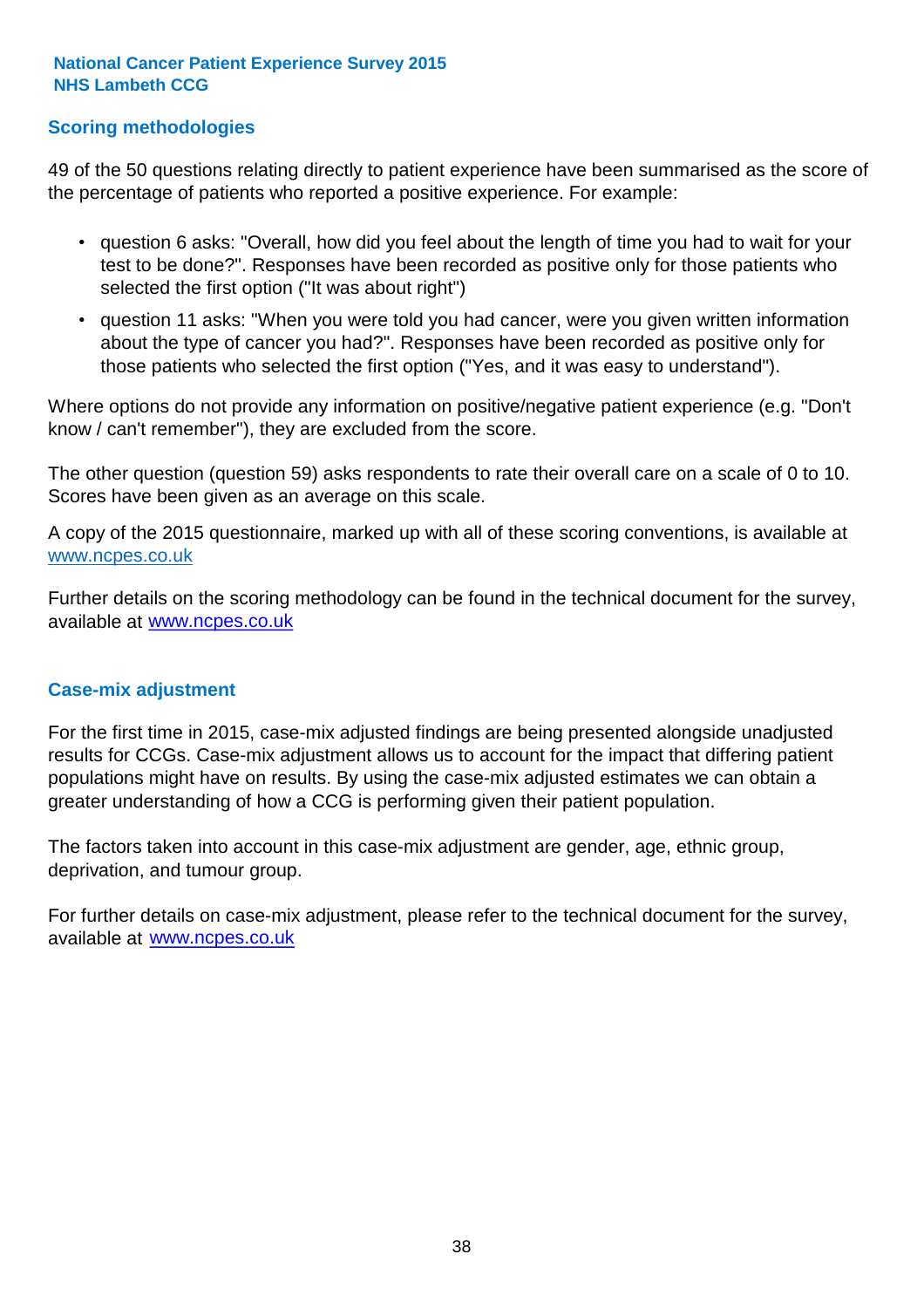#### **Response Rates**

|                 | Sample      | <b>Excluded</b> | Adjusted      | <b>Not</b>              | Blank / | Completed | Response |
|-----------------|-------------|-----------------|---------------|-------------------------|---------|-----------|----------|
|                 | <b>Size</b> |                 | <b>Sample</b> | <b>Returned Refused</b> |         |           | Rate     |
| <b>National</b> | 116,991     | 8.719           | 108,272       | 33,168                  | 3.918   | 71,186    | 66%      |
| 08K             | 460         | 35              | 425           | 199                     |         | 222       | 52%      |

#### **Respondents by tumour group**

The tables below show the numbers of patients from each tumour group and the age and gender distribution of these patients.

| <b>Tumour Group</b>  | Number of<br>respondents* |
|----------------------|---------------------------|
| Brain / CNS          | $\overline{2}$            |
| <b>Breast</b>        | 48                        |
| Gynaecological       | 19                        |
| Colorectal / LGT     | 27                        |
| Lung                 | 18                        |
| <b>Skin</b>          | 3                         |
| Haematological       | 39                        |
| <b>Upper Gastro</b>  | 11                        |
| Other                | 6                         |
| Urological           | 14                        |
| Prostate             | 22                        |
| Sarcoma              | $\overline{4}$            |
| <b>Head and Neck</b> | 9                         |

*\* These figures may not match the numerator for all questions in the 'Comparisons by tumour group' section of this report, because not all questions were answered by all respondents.*

#### **Respondents by age and gender**

The questionnaire asked respondents to give their year of birth. This information has been amalgamated into 8 age bands. The age and gender distribution for the CCG was as follows:

|             | 16-24 | 25-34 | 35-44 | 45-54 | 55-64 | 65-74 | 75-84 | $85+$ | <b>Total</b> |
|-------------|-------|-------|-------|-------|-------|-------|-------|-------|--------------|
| <b>Male</b> |       | ັ     |       |       | 20    | 28    | 24    |       | 92           |
| Female      |       |       | 12    | 25    | 34    | 33    | 14    |       | 130          |
| Total       |       |       | 16    | 33    | 54    | 61    | 38    |       | 222          |